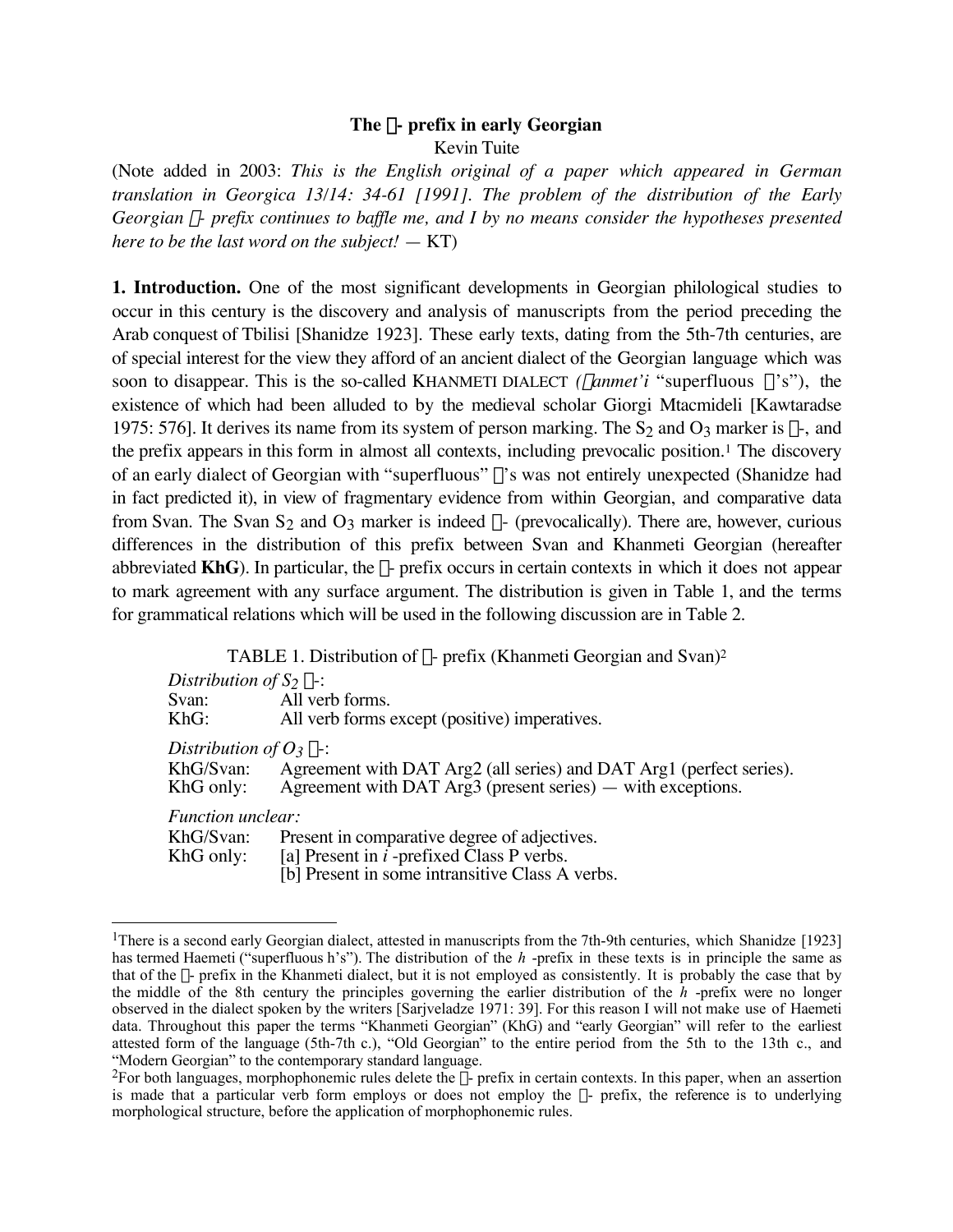|                      | <b>CLASS A VERBS</b> |            |                  | <b>CLASS P VERBS</b> |            |  |
|----------------------|----------------------|------------|------------------|----------------------|------------|--|
|                      | Arg1                 | Arg2       | Arg <sub>3</sub> | Arg1                 | Arg2       |  |
| present series       |                      |            |                  |                      |            |  |
| agreement            | S                    |            | $\cap$           | S                    |            |  |
| case                 | <b>NOM</b>           | <b>DAT</b> | <b>DAT</b>       | <b>NOM</b>           | <b>DAT</b> |  |
| <i>aorist</i> series |                      |            |                  |                      |            |  |
| agreement            | S                    |            |                  | S                    |            |  |
| case                 | <b>ERG</b>           | <b>DAT</b> | <b>NOM</b>       | <b>NOM</b>           | <b>DAT</b> |  |
| perfect series       |                      |            |                  |                      |            |  |
| agreement            |                      |            | S                | S                    |            |  |
| case                 | <b>DAT</b>           |            | <b>NOM</b>       | <b>NOM</b>           | <b>DAT</b> |  |

| TABLE 2. Person agreement and case assignment pattern (Georgian and Svan) |  |  |  |
|---------------------------------------------------------------------------|--|--|--|
|                                                                           |  |  |  |

| $Arg1 =$<br>$Arg2 =$<br>$Arg3 =$<br>present series:<br>aorist series:<br>perfect series:<br>Class A verbs: | agent, source, theme, patient<br>addressee, recipient, experiencer, beneficiary<br>patient, goal, theme, instrument<br>present, imperfect, conjunctive, iterative, present-series imperative<br>aorist, optative/future, permansive, (aorist-series) imperative<br>present perfect, pluperfect, perfect conjunctive<br>all transitives; intransitives denoting (atelic) activities |
|------------------------------------------------------------------------------------------------------------|------------------------------------------------------------------------------------------------------------------------------------------------------------------------------------------------------------------------------------------------------------------------------------------------------------------------------------------------------------------------------------|
| Class P verbs:                                                                                             | stative and change-of-state intransitives                                                                                                                                                                                                                                                                                                                                          |
|                                                                                                            |                                                                                                                                                                                                                                                                                                                                                                                    |

TABLE 3. Person agreement affixes (Khanmeti Georgian and Svan)

# Set S ("subject") affixes

|                   | <b>KHANMETI GEORGIAN</b> |             |            | <b>SVAN</b>      |                 |
|-------------------|--------------------------|-------------|------------|------------------|-----------------|
|                   | singular                 | plural      |            | singular         | plural          |
| 1st person:       | V-                       | $V - -t$    | exclusive: | $X_{W^-}$        | $\chi$ w- -d    |
| <i>inclusive:</i> |                          |             |            |                  | -d              |
| 2nd person:       | $X^-$                    | $x - t$     |            | $\chi$ -         | $\chi$ - -d     |
| 3rd person:       | $-s/a$ /o/n              | -n/en/es/ed |            | $\emptyset$ -/l- | $Q-\frac{1}{2}$ |

# Set O ("object") affixes

|                   | <b>KHANMETI GEORGIAN</b> | <b>SVAN</b> |        |  |
|-------------------|--------------------------|-------------|--------|--|
|                   |                          | singular    | plural |  |
| exclusive:        | m-                       | m-          | n-     |  |
| <i>inclusive:</i> | $g_{W^-}$                | gw-         |        |  |
| 2nd person:       |                          |             |        |  |
| 3rd person:       |                          |             |        |  |

In this article I will review the early Georgian data concerning the distribution of the  $\chi$ - prefixes for the classes of verbs listed in Table 1. Various proposals have been made to account for their distribution: I will discuss some of them here, and also present some hypotheses of my own. Since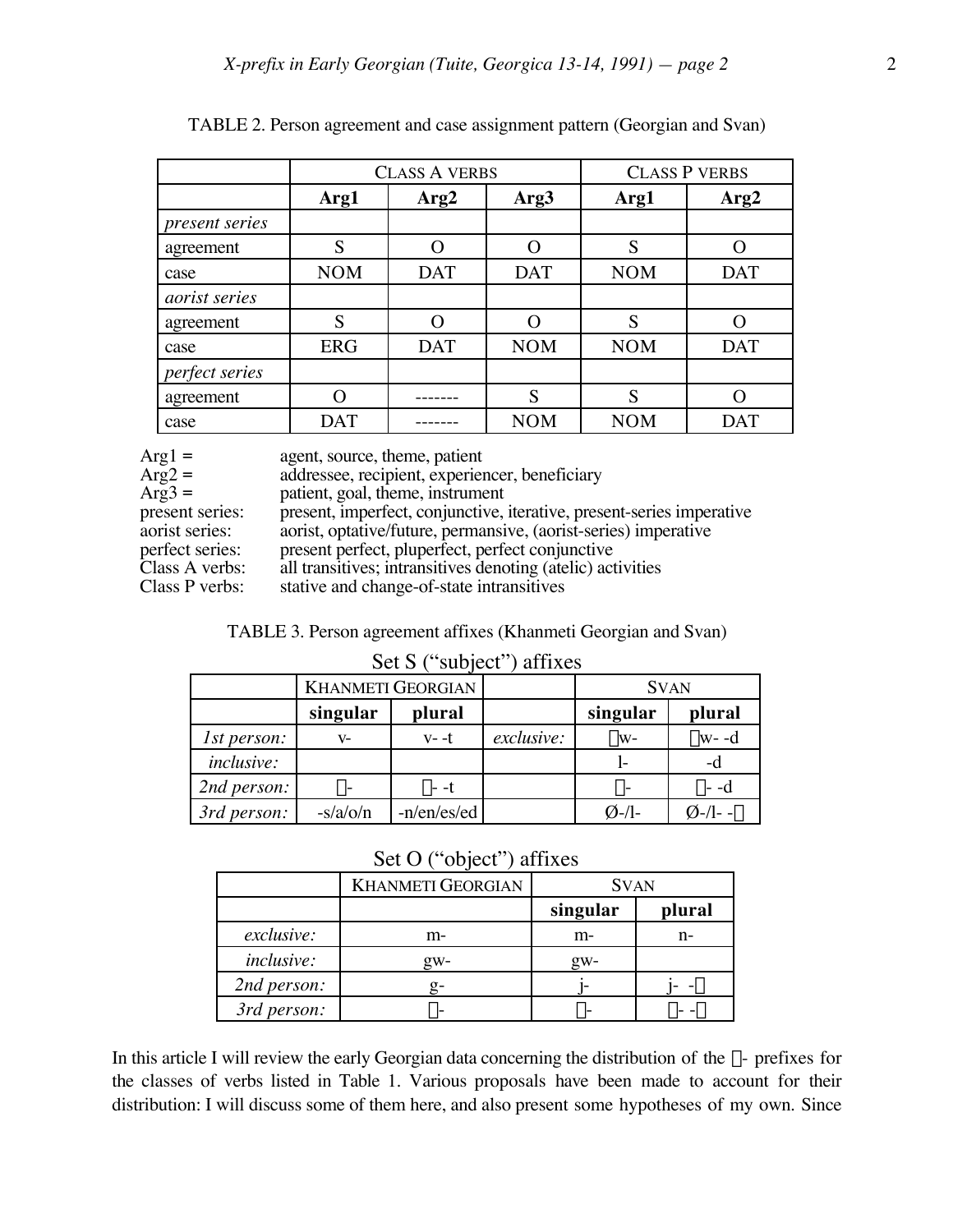the focus of this paper will be upon object marking in early Georgian, the patterning of the  $S_2$ marker  $\chi$ -, which seems to have always been a separate morpheme, will be relegated to the appendix.

**2. Indirect-object and direct-object agreement.** As used here, the term "(formal) indirect object" (abbreviated **IO**) denotes a grammatical category characterized by case marking and verb morphology. In early Georgian and Svan, IOs are assigned DAT case, and control prefixal agreement in all three persons. They are to be distinguished from "direct objects," which will be discussed below, and certain NPs of time, duration and location, which are marked by NOM or DAT case but never control verb agreement [Imnaishvili 1957: 679-680; Shanidze 1976: 154-155]. Using the argument categories defined in Table 2, for both Svan and KhG the Arg2 has the formal attributes of an IO. In addition, the inversion transformation [Harris 1981: §8] assigns formal IO status to the Arg1 of the perfect-series forms of Class A verbs.

The formal direct object (**DO**) is defined as that class of core arguments which does not have the capability of controlling person agreement in all three persons. More precisely, the DO may control person agreement if it is 1st or 2nd person, but not if it is 3rd person. In Svan and most modern Georgian dialects, the Arg3 (patient, theme) of the transitive verb has the formal status of a DO. In the two Svan sentences below [from Topuria 1967: 48], compare the lack of agreement with a 3rd person Arg3 with the occurrence of  $O_3$  agreement with an Arg2.

- $(i)$  e $\check{z}$ a ečas  $x=gw\check{s}=e$  $s/he: NOM$  it:DAT pour[A]: $S_{3sg}: PRS$ 'S/he <Arg1> is pouring it <Arg3>.' (ii) e $\check{z}$ a ečas ečas  $x_a = x_e = g$ wš=e<br>s/he:NOM it:DAT him/her:DAT pour[A]:S3sq:C
- him/her:DAT pour[A]:S<sub>3sg</sub>:O<sub>3</sub>:PRS 'S/he <Arg1> is pouring it <Arg3> on him/her <Arg2>.'

In Old Georgian, by contrast, the Arg3 of most transitive verbs did control person agreement in the 3rd person, but only when it was assigned DAT case, that is, when the verb was in a present-series form. In the case of aorist-series verbs, which mark their Arg3s with the NOM, there was no person agreement with 3rd person Arg3s. Formally-speaking, therefore, the DAT-case Arg3 had IO status, while the NOM-case Arg3 had DO status, as illustrated in the following:

*Present-series Class A verb*

 $\overline{a}$ 

(i) da gamo= $\chi_b$ =i=t $\chi$ ov=d=es **mas**<sub>b</sub>  $\check{z}$ war-s cwm-ad.<br>and request[A]:S<sub>3pl</sub>:O<sub>3</sub>:IMP him:DAT cross-DAT put-ADV and request[A]: $S_{3pl}$ : $O_3$ :IMP 'They were asking for him <Arg3,  $IO >$  (in order) to crucify him." [Luke 23:23]<sup>3</sup> *Aorist-series Class A verb*  $(ii)$  gamo=i=tyov=a gwam-i iesu-ys-i. request[A]:S3sg:AOR corpse-NOM Jesus-GEN-NOM 'He asked for the body <Arg3, *DO* > of Jesus.' [Matthew 27:58]

<sup>&</sup>lt;sup>3</sup>The Khanmeti examples used in this paper are taken from the 5th-6th century palimpsest fragments of the four gospels (manuscripts A-89 and A-844), as edited by L. Kajaia [1984].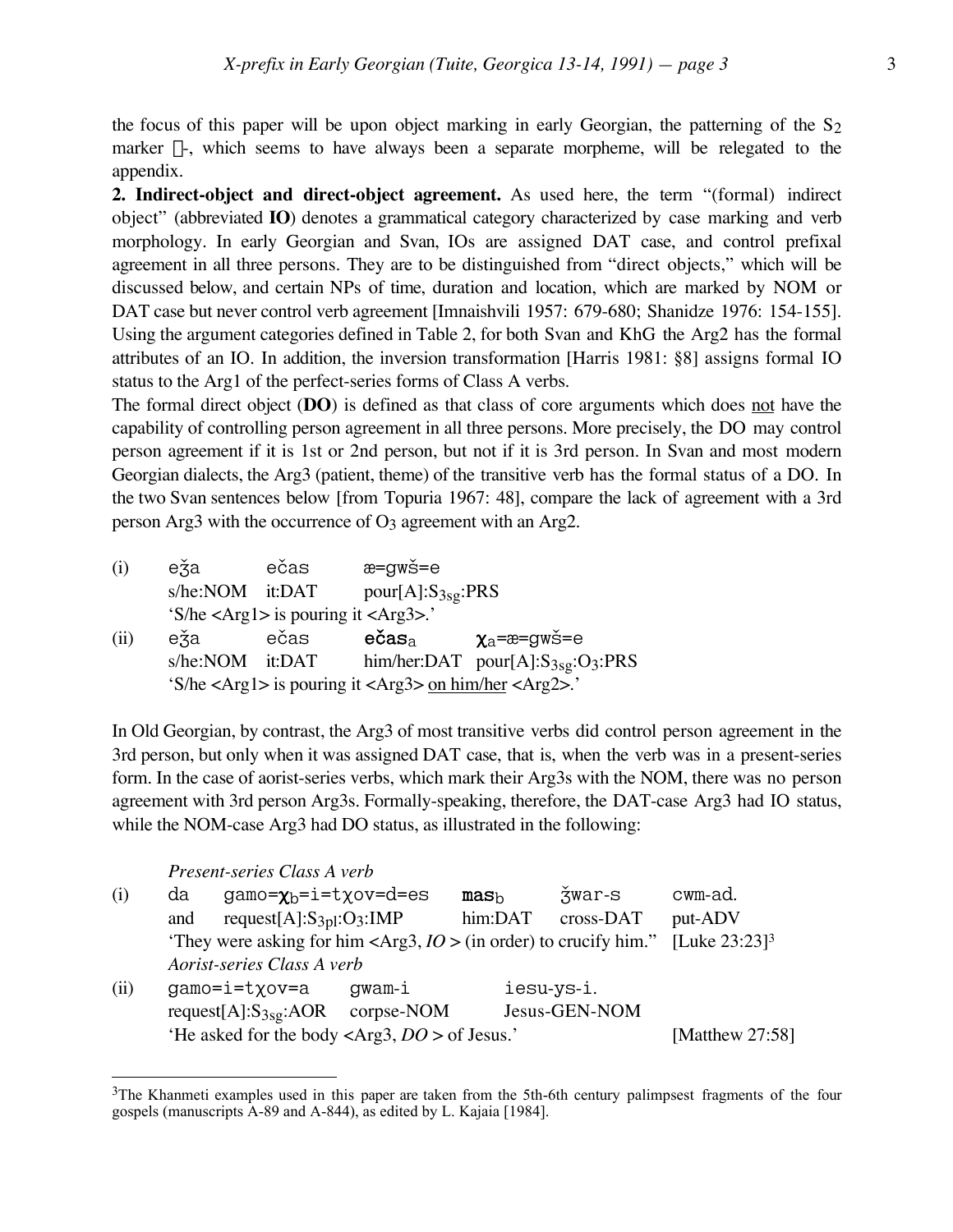The phenomenon of case shift is observed in all Kartvelian languages except Laz (and its absence in the latter can be shown to be an innovation). A number of scholars have proposed that case shift originated as an aspect-conditioned antipassive transformation in Common Kartvelian. The input to the transformation was a transitive sentence construction with ERG Arg1 and NOM Arg3; the output was an intransitive sentence construction with a NOM Arg1 and an oblique (DAT) Arg3. As a consequence of antipassivization, it appears, the DO shifted to IO status [Harris 1985]:

| Input:  | Arg1 < ERG | $Arg3$ <nom, do=""></nom,> | $(Arg2 < DAT, IO>) V_{transitive}$           |
|---------|------------|----------------------------|----------------------------------------------|
|         |            |                            | ANTIPASSIVIZATION                            |
| Output: | Arg1 < NOM | $Arg3$ <dat, io=""></dat,> | $(Arg2 < DAT, IO)$ V <sub>intransitive</sub> |

It was probably still within the Common Kartvelian period that the input and output constructions for the above transformation were reanalyzed as different aspectual forms of the same verb: the input forms are the ancestors of the aorist-series paradigms, and the antipassivized forms — on being reinterpreted as unchanged for transitivity — became the present-series paradigms. The formal concomitants of the Common Kartvelian antipassive transformation are best preserved in Old Georgian and the conservative modern Georgian dialects. In Svan, DO status has been extended to present-series Arg3s, as noted above. In Laz-Mingrelian the difference in agreement capability between IO and DO has been eliminated entirely: there are no traces of an  $O<sub>3</sub>$  agreement marker in these dialects. Before proceeding to the next section, I shall summarize the characteristics of the relational terms introduced here:

|                                    | case        | agreement                            | grammatical role |
|------------------------------------|-------------|--------------------------------------|------------------|
| Formal indirect object $(IO):$ DAT |             | Set O (all persons) Arg2, Arg3, Arg1 |                  |
| Formal direct object (DO): NOM     |             | Set O $(1st/2nd \text{ only});$ Arg3 |                  |
|                                    |             | [number agreement] $4$               |                  |
| <i>Oblique NPs</i> $(OBL):$        | NOM, DAT,   | none                                 | oblique argument |
|                                    | other cases |                                      |                  |

**3.** *kadagebs* **verbs.** In his monograph on S<sub>2</sub> and O<sub>3</sub> marking in Georgian, Shanidze [1920: §§35-36, 41-44] distinguished three groups of monotransitive verbs on the basis of their employment of O3 prefixes:

| Group 1: | 3rd person Arg3 controls $O_3$ agreement in present series only                |                                                                                            |  |  |  |  |  |
|----------|--------------------------------------------------------------------------------|--------------------------------------------------------------------------------------------|--|--|--|--|--|
|          | [example: gamo= $\chi$ =i=t $\chi$ ovd=es/gamo=i=t $\chi$ ov=a(above)]         |                                                                                            |  |  |  |  |  |
| Group 2: |                                                                                | O <sub>3</sub> prefix present in both present- and aorist-series forms, although no DAT NP |  |  |  |  |  |
|          | occurs in the aorist series                                                    |                                                                                            |  |  |  |  |  |
|          | [example: $c'ar = \chi = a = \text{srul} = n = a$<br>sit'q'wa-n-i ese.<br>iesu |                                                                                            |  |  |  |  |  |
|          |                                                                                | complete[A]: $S_{3sg}$ : $O_3$ :PLDO:AOR Jesus:ABS word-PL-NOM this                        |  |  |  |  |  |
|          |                                                                                | 'Jesus finished speaking these words.' [Matthew 7:28]                                      |  |  |  |  |  |
|          |                                                                                | $(\infty$ c'ar=a=srul=n=a)                                                                 |  |  |  |  |  |

<sup>4</sup>This will be discussed later.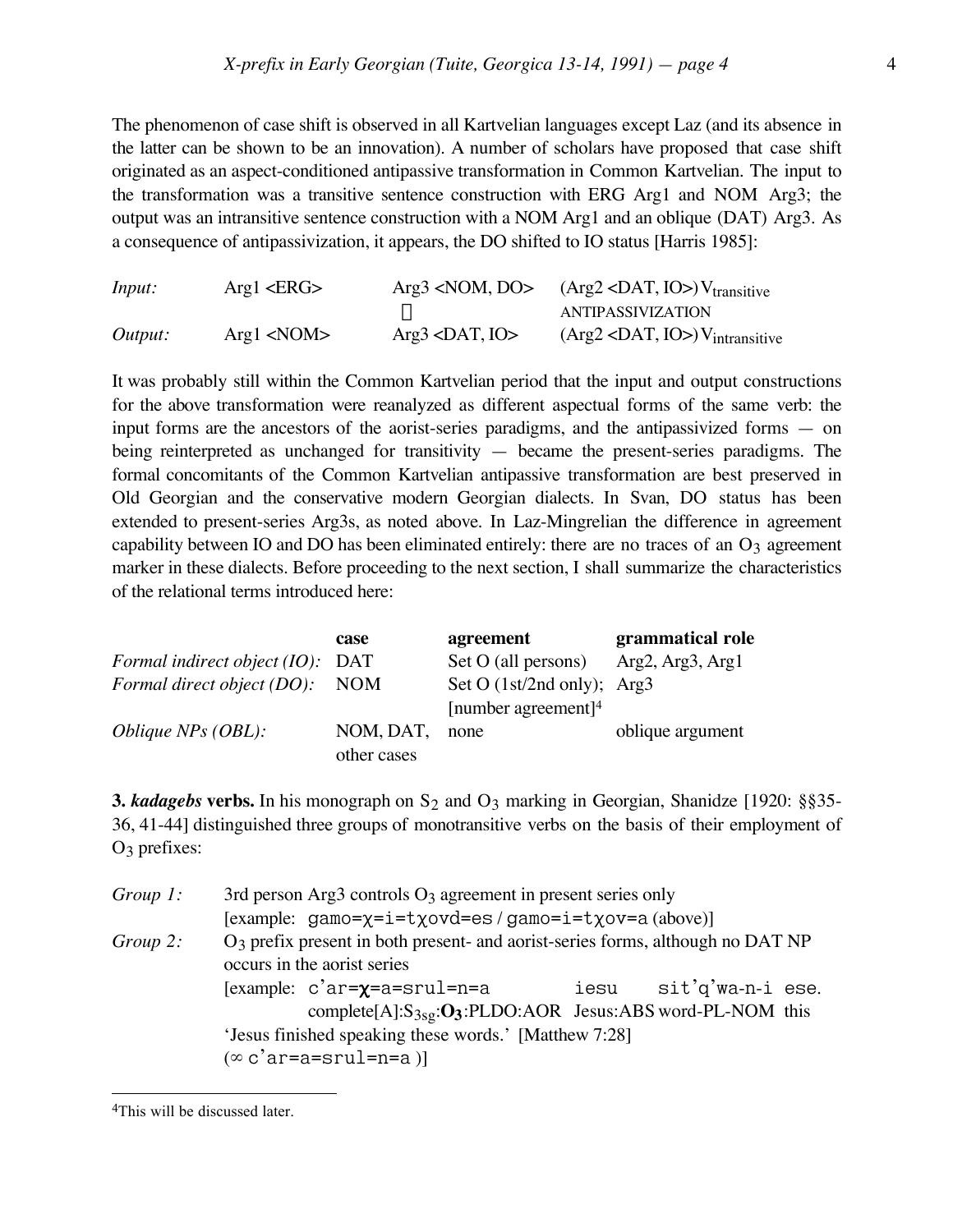*Group 3:* No O<sub>3</sub> prefix in either present- or aorist-series forms, although DAT-case Arg3 occurs in present series [example: kadageb=d=a saxareba-sa ymrt-isa-sa. preach[A]:S<sub>3sg</sub>:IMP gospel-DAT God-GEN-DAT 'He was preaching the gospel of God.' [Mark 1:14]  $(\infty \chi$ =kadageb=d=a)

mi=X=c=a mat at-i mna-y da give[A]: $S_{3sg}$ : $O_3$ :AOR them:DAT ten-NOM mna-NOM and X=rkw=a mat: vac&'robd=i=t amas say[A]:S<sub>3sg</sub>:O<sub>3</sub>:AOR them:DAT deal[A]:S2pl:PRS.IMPER this:DAT 'He gave them ten *mna* <unit of money> and said to them: Invest this.' [Luke 19:13]  $(\infty \chi = va\check{c}'\text{robd} = i = t)$ 

The vast majority of monotransitive verbs attested in KhG texts belong to the first group. Less than a dozen Group 2 verbs occur in the KhG corpus [Sarjveladze 1971: 117-118]. Shanidze [1920: §35] presents the hypothesis — which other scholars have accepted (e.g. Boeder [1979: 464]) that the  $O_3$  prefix was originally controlled by an Arg2 which has subsequently been lost from the subcategorization frame of the verb. The sporadic attestation of Arg2s with Group 2 verbs supports this claim.

The Group 3 verbs (usually referred to as "*kadagebs* verbs") are more problematic. Shanidze [1920: §43-44] divided them into two subgroups. A few verbs are never attested with O3 prefixes. A second group is attested sometimes with, sometimes without the prefix in the present series. The following transitive verbs are attested without  $O_3$  markers in the KhG corpus [Sarjveladze 1971]:

*Never attested with O3 prefix* kadagebs 'preaches': kadageben [S<sub>3pl</sub>:PRS], kadagebda [S<sub>3sg</sub>:IMP], kadagebdit [S<sub>2pl</sub>:PRS.IMPER]  $yayadebs'$ cries out':  $yayadeben$  [S<sub>3pl</sub>:PRS],  $yayadebdes$  [S<sub>3pl</sub>:IMP], vyayadebde  $[S_{1sg}:CNJ]$ , yayadebden  $[S_{3pl}:CNJ]$ pucavs 'swears [oath]': pucviden  $[S_{3pl}:CNJ]$ stavs 'spins [thread]':stavs  $[S_{3sg}:PRS]$ , stvida  $[S_{3sg}:IMP]$ swams 'drinks': swmides  $[S_{3sg}:CNJ]$ ik'it $\chi$ avs 'reads': vik'it $\chi$ avt [S<sub>1pl</sub>:PRS], ik'it $\chi$ vides [S<sub>3pl</sub>:IMP] vač'robs 'does business' vač'robdit  $[S_{2p}]:PRSIMPER]$ *Sometimes with, sometimes without O3 prefix*  $\check{c}$ 'ams 'eats':  $\check{c}$ 'ams,  $\check{c}$ 'amen [S<sub>3sg</sub>,S<sub>3pl</sub>:PRS], v $\check{c}$ 'amt [S<sub>1pl</sub>:PRS],  $\check{c}$ 'amdes

 $[S_{3sg}:CNJ]$  — še $\chi$ č'amen  $[S_{3pl}:PRS]$ zraxavs 'reasons': zraxavida, zraxavides  $[S_{3sg},S_{3pl}:IMP]$  ganxizraxvida  $[S_{3sg}:IMP]$ 

If one examines the contexts within which these Group 3 verbs occur, one notes that in several instances no Arg3 is mentioned, although these verbs are characteristically transitive: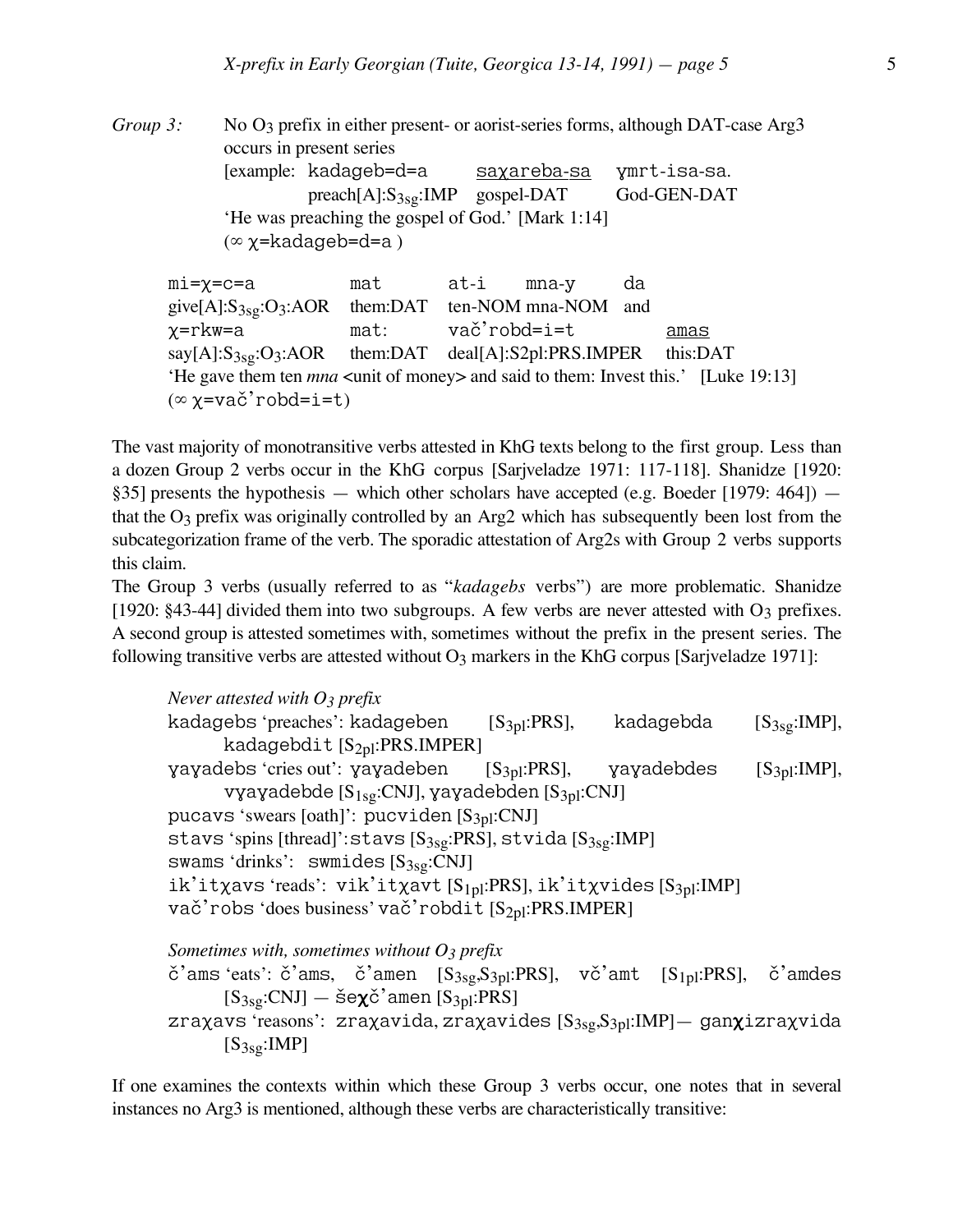| č'am=d=es |                                      | da  | $swm = id = es$          |                                |
|-----------|--------------------------------------|-----|--------------------------|--------------------------------|
|           | $eat[A].S_{3sg}.CNJ$                 | and | drink[A]: $S_{3sg}$ :CNJ |                                |
|           | 'He will eat and drink.'             |     | [Matthew 24:49]          |                                |
|           |                                      |     |                          |                                |
|           | ara šwreb=i=s                        |     |                          | ar-ca stav=s.                  |
| not       | work $[P]:S_{3sg}:PRS$               |     |                          | not-also $spin[A]:S_{3sg}:PRS$ |
|           | It toils not, neither does it spin.' |     |                          | [Luke 12:27]                   |

At the lexical-semantic level these verbs require arguments in the patient deep-case role. However, in constructions such as these the patient (food, drink, thread) is nonspecific, and  $-$  as in the equivalent English sentences — does not appear in the form of an overt NP. In this respect the above verbs resemble the medioactive or middle verbs described by Holisky [1981]. The medioactives are a subclass of Class A verbs which denote activities extending over a period of time, and which do not focus upon a change of state (i.e. they are aspectually atelic). They seldom many of them never — appear with overt Arg3s. The following medioactive verbs are attested in KhG texts; with certain exceptions, they do not employ  $O_3$  markers:

| galobs 'chants'     | brc'g'inavs 'glistens'      |
|---------------------|-----------------------------|
| rok'avs 'dances'    | mydelobs 'acts as a priest' |
| rbis 'runs'         | iχarebs 'makes merry'       |
| kris '[wind] blows' | imrušebs 'commits adultery' |
| t'iris 'weeps'      |                             |

In the two passages cited above, and in several others where Group 3 verbs occur, the predicate is aspectually atelic: reference is made to the activities of eating, drinking, spinning, without focusing upon a change of state (e.g. a piece of food being consumed or a quantity of flax being converted into thread). This is the case even though these verbs are most often used with telic (change-of-state focus) aspect. In this respect as well the KhG Group 3 verbs resemble medioactive verbs. Let us look now at the verbs which are attested sometimes with, sometimes without the  $O_3$  prefix in the present series, as demonstrated by these KhG examples:

| (i)  | mezwere-ta                                                      | da codvil-ta                                                              | tana č'am=s. |             |
|------|-----------------------------------------------------------------|---------------------------------------------------------------------------|--------------|-------------|
|      | tax.collector-GENpl and sinner-GENpl with eat $[A]:S_{3sg}:PRS$ |                                                                           |              |             |
|      | 'He is eating with tax-collectors and sinners.' [Mark 2:16]     |                                                                           |              |             |
| (ii) | romel-n-i                                                       | še= <b>χ</b> =č'am=en saχl-eb-sa                                          |              | kwriv-ta-sa |
|      | which-PL-NOM                                                    | eat[A]:S <sub>3pl</sub> :O <sub>3</sub> :PRS house-PL-DAT widow-GENpl-DAT |              |             |
|      | $\ldots$ who devour widows' houses' [Mark 12:40; Luke 20:47]    |                                                                           |              |             |

For both of the verbs for which this alternation is observed in the KhG corpus, the  $O_3$  marker is only present when the verb contains a directional prefix (PREVERB). This correlation has already been noted in texts from the later Old Georgian period by Shanidze [1920: 103; 1976: 91]. In conjunction with verbs of movement preverbs have the function of indicating the trajectory of the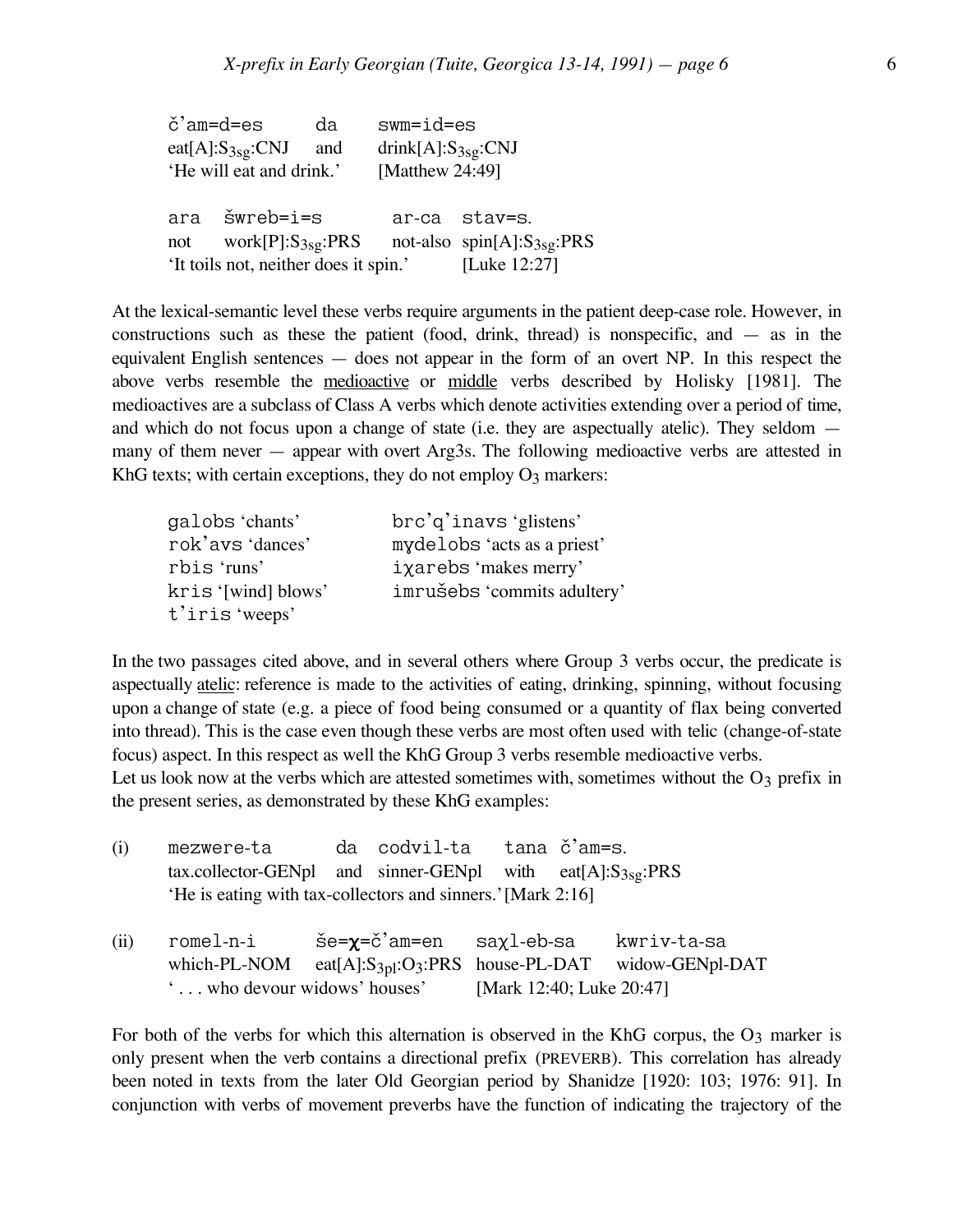action. Most other verb stems can be used with one or more lexically-specified preverbs, which contribute to the meaning of the word in nontransparent ways [Shanidze 1976: 71-73]. It also appears that preverbs had a distinctly perfectivizing force with many Old Georgian verb stems. In this respect they resemble the particles used with English verbs: the difference between  $\check{c}$  ama and  $\text{S}e=\text{C}'$  ama is similar to that between *eat* and *eat up*. Later in the Old Georgian period preverbs came to be more consistently employed for this latter function, leading to the development of a Slavic-style system for marking aspectual oppositions [Machavariani 1974; Schmidt 1984]. The correlation between  $O_3$  markers and preverbs implies that perfectivity or degree of impact upon the object may be the key factor conditioning the occurrence of the prefix.5

The data concerning the two groups of *kadagebs* verbs indicates that DAT-case Arg3's are less likely to control  $O_3$  agreement when they are incompletely affected by the agent or are nonspecific, or when the verb is aspectually atelic. All of these factors are found on the lists compiled by Tsunoda [1981] of semantic parameters which contribute to deviations from canonical transitive clause structure (see also Hopper & Thompson [1980]). By this latter term is meant a clause with nominative subject and accusative direct-object NPs (as indicated by the morphology) or  $-$  if the language in question has predominantly ergative patterning — a subject marked with ergative case and a direct object with absolutive case. The crosslinguistic evidence presented by Tsunoda indicates that if any clause type within a given language is characterized by canonical transitiveclause morphosyntax, then it will be the clause which meets the EFFECTIVENESS parameters shown here [Tsunoda 1981: 393]:

|              | transitive clause structure more likely | <i>transitive clause structure less likely</i> |
|--------------|-----------------------------------------|------------------------------------------------|
| (A)          | action                                  | state                                          |
| (B)          | impingement on O(bject)                 | non-impingement on O                           |
| (C)          | O attained                              | O not attained                                 |
| (D)          | O totally affected                      | O partially affected                           |
| (E)          | completed                               | uncompleted, or in progress                    |
| (F)          | punctual                                | durative                                       |
| (G)          | telic                                   | atelic                                         |
| (H)          | resultative                             | non-resultative                                |
| (I)          | specific or single activity/situation   | customary/general/habitual activity/situation  |
| $\mathrm{J}$ | O definite/specific/referential         | O indefinite/nonspecific/non-referential       |
| (K)          | actual/realized                         | potential/unrealized                           |
| (L)          | realis                                  | irrealis                                       |
| (M)          | affirmative                             | negative                                       |
|              |                                         |                                                |

If we confine ourselves to constructions with monotransitive present-series verbs for the time being,

<sup>&</sup>lt;sup>5</sup>It is worth pointing out that although the number of  $\check{c}$  ams-type verbs was very small in KhG (Sarjveladze 1971) only lists two), this class became much more numerous in later Old Georgian. Shanidze, in fact, states that for monotransitive present-series verbs in this period, the O3 agreement marker "almost always appears in forms with preverbs but not in verbs without preverbs, with some exceptions" [1976: 91]. At the same time, the perfectivizing function of preverbs was becoming more systematic in the Georgian verbal system [Machavariani 1974; Shanidze 1976: 73]. This is further support for the hypothesis that perfective aspect was one factor conditioning the presence of the prefix.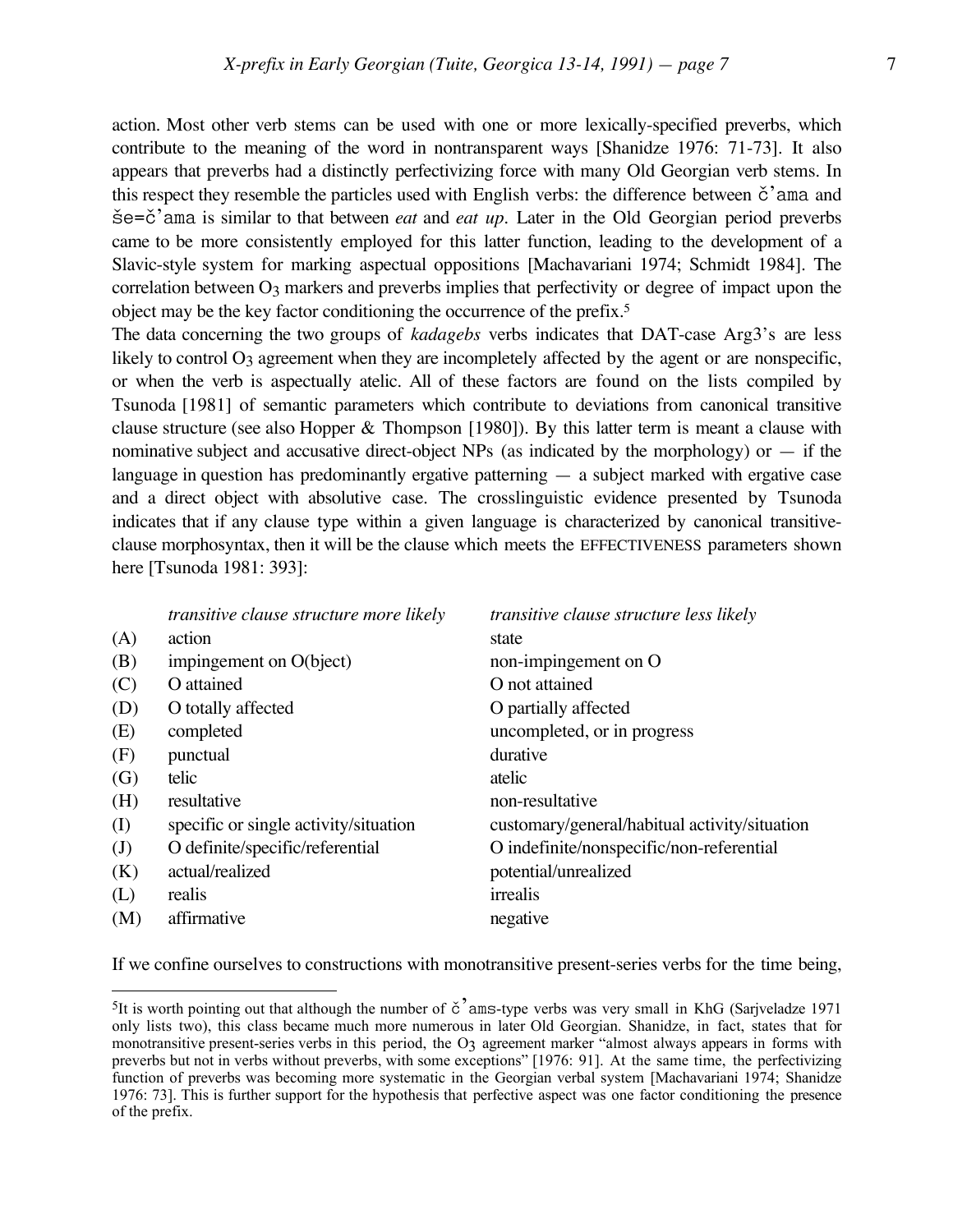|    |            | SUBJECT (ARG1) |                | DIRECT OBJECT (ARG3)    |
|----|------------|----------------|----------------|-------------------------|
| a. | case:      | <b>NOM</b>     | <b>DAT</b>     |                         |
|    | agreement: |                | $\mathbf{Q}_2$ | $\langle$ IO status $>$ |
| b. | case:      | NOM            | <b>DAT</b>     |                         |
|    | agreement: |                | none           | $\triangle$ OBL status  |

then the following two construction types occur in KhG (for 3rd-person arguments):

Since the subjects of intransitive verbs in the present series are marked in the same way as those of transitive verbs, the pattern is a nominative-accusative one, with DAT case and Set O agreement being the markers of the 'accusative' in this system. The (a) construction is the canonical one. In construction (b), one of the attributes of the 'accusative' — the capability of controlling agreement in all three persons — has been eliminated. As far as the agreement system is concerned, a 3rd person Arg3 in this instance is an oblique argument (OBL), no different from DAT-case adverbial expressions. As we have seen, it is construction (b) which is associated with failure to meet certain parameters of the effectiveness condition. The correlation between lower effectiveness and deviation from the canonical transitive construction format observed in KhG is comparable to the distinction in English between *he grabbed it* [high effectiveness — canonical transitive] and *he grabbed at it.* [lower effectiveness — direct object demoted to oblique phrase]).

To sum up: analysis of the two types of KhG *kadagebs* verbs indicates that failure to meet certain of the parameters of Tsunoda's effectiveness hierarchy is associated with the failure of a 3rd person DAT Arg3 to control O<sub>3</sub> agreement. In particular, the Arg3s of *kadagebs* verbs have been 'demoted' from IO to OBL status, and the construction takes on the appearance of an intransitive clause.

**4. Comparative degree of adjectives.** In KhG adjectives and adverbs formed the comparative degree by means of the circumfix  $\chi$ u--(e)ys, e.g. advil 'easy,'  $\chi$ uadvileys 'easier' [Luke 16:17]. The Svan comparative degree employs the circumfix  $\chi$ o- -a, e.g. ma $\chi$ e 'new,'  $\chi$ om $\chi$ a 'newer' [Palmaitis & Gudjedjiani 1986: 52; Topuria 1967: 43]. It has been hypothesized that earlier the comparative degree in these two languages was indicated by a denominal verb [Shanidze 1976: 55-56], in which Set O prefixes crossreferenced the object compared against. The original Georgian comparative construction would have looked something like this:<sup>6</sup>

Arg1<sub>a</sub>  $Arg2_b$   $\ddagger \chi_b = u = advi1 = e = i = s_a$ <br>[NOM, Set S] [DAT, Set O]  $e$ asy:S<sub>3sg</sub>:O<sub>3</sub>:PRS easy: $S_{3sg}:O_3:PRS$ 'Arg1 is easier than Arg2'

 $\overline{a}$ 

By the time of the earliest Georgian texts, the comparative-degree form patterned like ordinary adjectives and adverbs. There was no longer any indication of agreement with either of its arguments. The object of comparison was assigned DAT, GEN or GEN+DAT case. The latter marking is especially common when the object is a pronoun [Shanidze 1976: 157-158]; e.g.

<sup>&</sup>lt;sup>6</sup>Presumably the  $\chi$ - was an O3 agreement marker and -u- an indicator of objective version. The -i- suffix was probably the same as that found in many stative verbs, and -s was the  $S_{3sg}$  marker.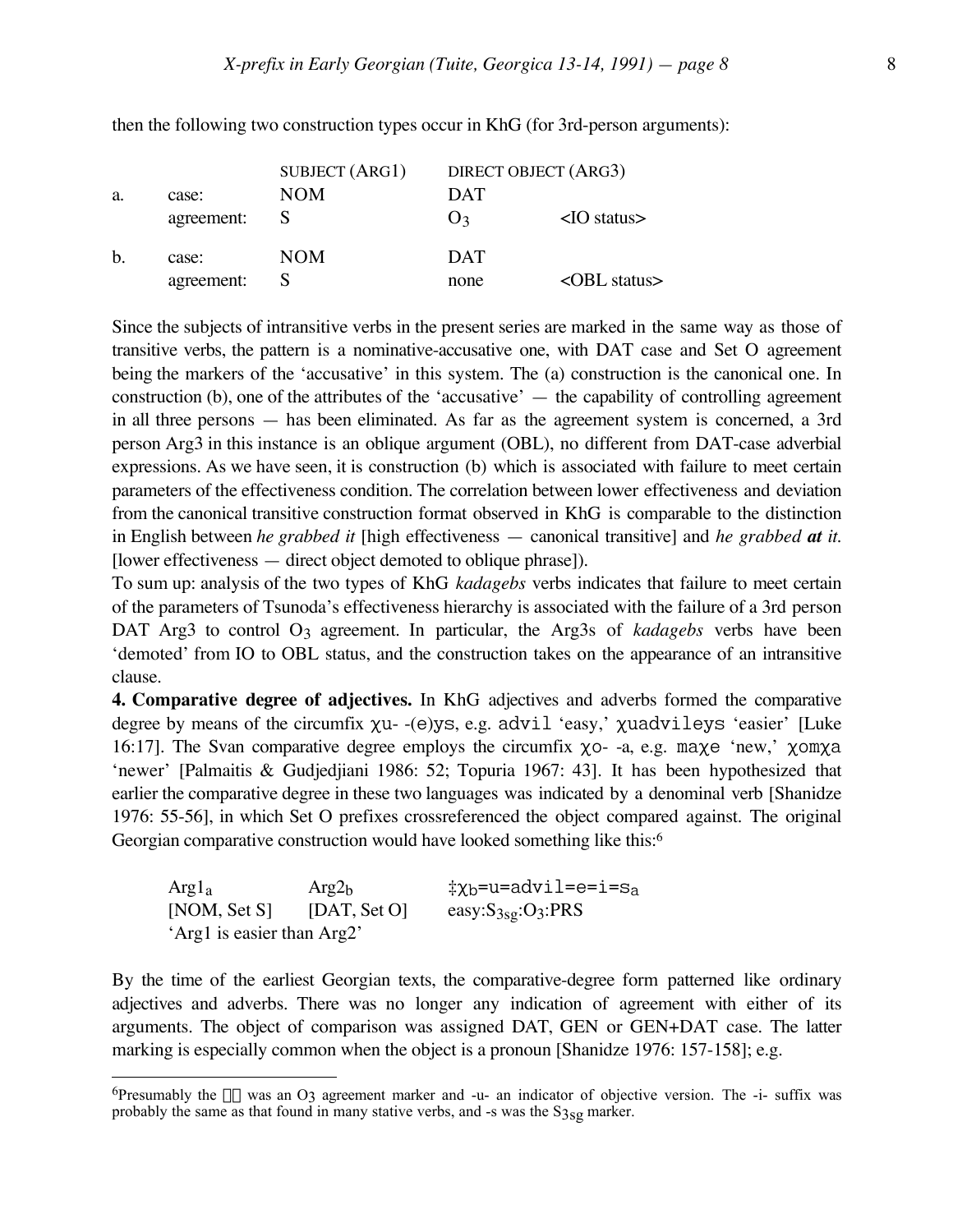romel-sa χ=u=q'ward=e=s mama-y twis-i gina tu who-DAT love[ $P_{ind}$ ]:O3:S<sub>3sg</sub>:CNJ father-NOM own-NOM either if deda-y twis-i <u>čem-sa</u> xu=pro=ys mother-NOM own-NOM me:GEN-DAT more 'Whoever would love father or mother more than me . . .' [Matthew 10:37] kwriv-man aman glaxak'-man xu=met'=eys q'<u>ovel-ta-sa</u> widow-ERG this:ERG poor-ERG more all-GENpl-DAT  $\text{še=c'ir=a.}$ offer $[A]$ : $S_{3sg}$ :AOR

'This poor widow offered more than anyone.' [Luke 21:3]

One might surmise that the use of the DAT in these contexts is a survival from the time when the comparative verb assigned DAT case to its Arg2. The assignment of DAT or GEN case to (deepstructure) Arg2s is also a property of certain types of nouns derived from verbs in Old Georgian (e.g. brzan=a micema-d igi mas 'command[A]: $S_{3sg}$ :AOR giving-AD it:NOM her:DAT' = lit. '(he) commanded (the) giving her it' [Matthew 14:9]; cp. the purely nominal case marking in Modern Georgian misi micema  $m$ is-tvis 'it:GEN giving her:GEN-for' = 'the giving of it to her'). The alternation between noun-like and verb-like case-assignment properties indicates that KhG comparatives, like participles, were still at an intermediate phase in the process of deverbalization.

**5. Prefixal Class P verbs.** Perhaps the most vexing problem presented by the KhG texts is the consistent use of the  $\chi$ - prefix by a class of intransitive Class P verbs which never take Arg2s. These verbs are termed '*i* -passives' by Shanidze. They are one of four groups of Class P verbs:

*i* -prefixed: Marked by the vowel **-i-** before the verb root. Always monovalent; their only argument is an Arg1 assigned NOM case.

*e* -prefixed: Marked by the vowel **-e-** before the verb root. Almost always bivalent, with an Arg1 assigned NOM case and an Arg2 assigned DAT case.

suffixal: Marked by the suffix **-n-** or **-d-**. May or may not take an Arg2. Many of these verbs are inchoative (indicate the onset of some activity or state), and derived from nouns or adjectives. In Old Georgian the prefixal verbs were by far the largest group of Class P verbs. Since that time the proportion of suffixal Class P verbs has been growing. Many verbs that formed their passives in i-/e- now have suffixal passives [Imnaishvili 1968].

root: Have no special marker. Unlike the above three groups, the root Class P verbs are not derived from a Class A verb. This is a small, nonproductive group.

In KhG, suffixal and root Class P verbs only employ Set O markers if they subcategorize for an Arg2 (IO). In the two following passages with essentially identical meaning, the  $O_3$  agreement marker occurs when the locus of prostration is formally an IO, but not when it is marked as an OBL NP: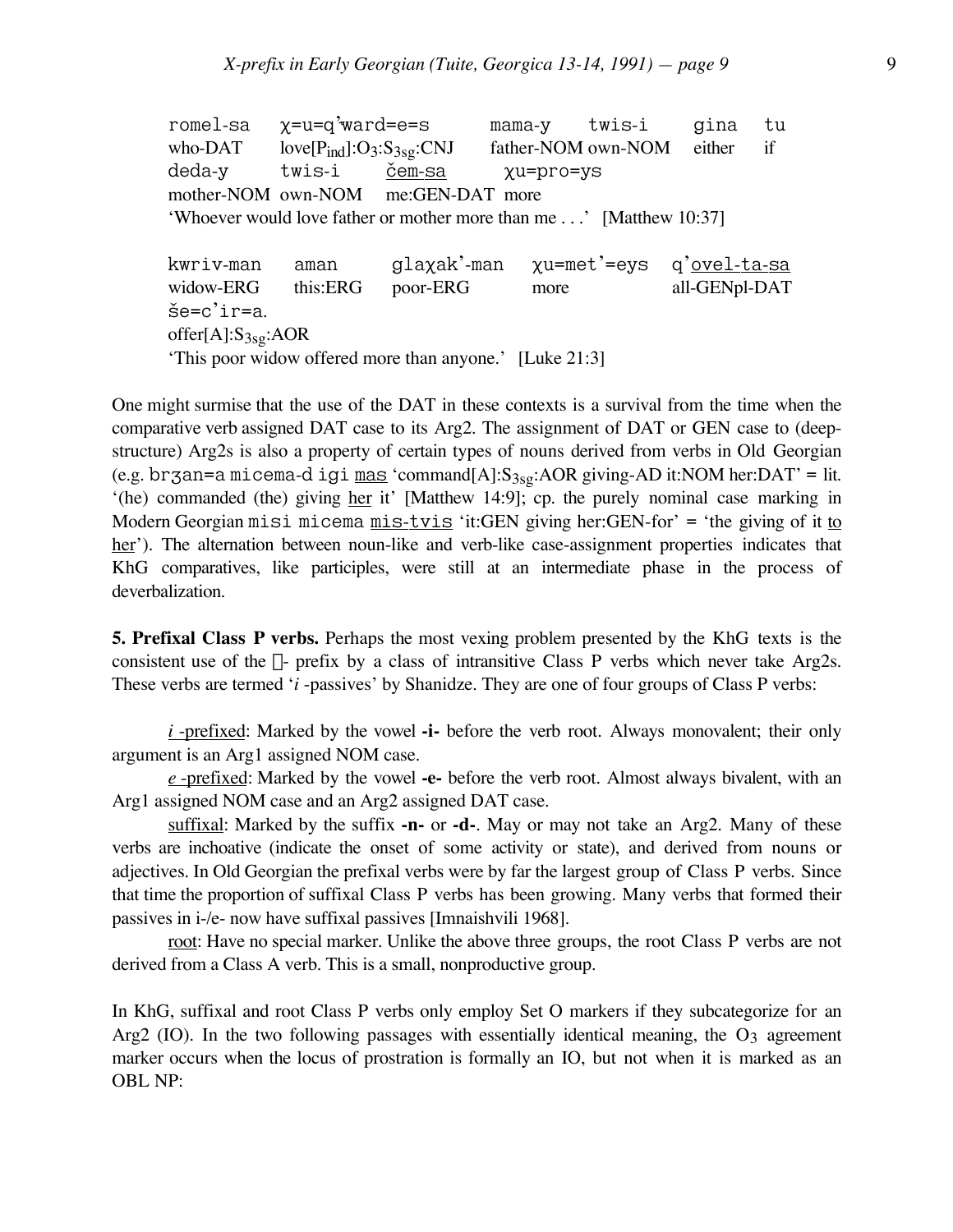| (i) | da=vard=a                                 | <u>perq-ta tana</u> | iesu-ys-ta      |
|-----|-------------------------------------------|---------------------|-----------------|
|     | $fall[P]: S_{3sg}: AOR$ foot-DATpl at     |                     | Jesus-GEN-DATpl |
|     | 'He fell down at Jesus' feet' [Luke 8:41] |                     |                 |

(ii) simon  $p'$ et're še= $\chi$ =u=vrd=a <u>muql-ta</u> iesu-ys-ta Simon Peter:ABS fall[P]:S<sub>3sg</sub>:O<sub>3</sub>:AOR knee-DATpl Jesus-GEN-DATpl 'Simon Peter fell down at Jesus' knees' [Luke 5:8]

The *e* -prefixed verbs always have a Set O prefix. Since they are almost invariably bivalent, these markers have been interpreted as indicating agreement with the IO. Those *e* -prefixed verbs which do not subcategorize for an Arg2 (IO), such as the one shown here, may have been bivalent at an earlier stage of the language [Shanidze 1976: 103-104; Sarjveladze 1971: 120-121]. They are in many cases the passive analogues of the Group 2 verbs described at the beginning of Section 3.

vitarca ay=x=e=srul=n=es dye-n-i igi rva-n-i when finish:PASS:[P]:S<sub>3pl</sub>:O<sub>3</sub>:PLDO:AOR day-PL-NOM the eight-PL-NOM 'When the eight days had elapsed . . .' [Luke 2:21]

There is no such handy explanation to account for the consistent appearance of the  $\chi$ - prefix in *i* prefixed Class P verbs in KhG. Here are some examples:

q'ovel-i cecxl-ita da=x=i=maril=o=s everyone-NOM fire-INS salt:PASS:[P]:S<sub>3sg</sub>:**'O<sub>3</sub>'**:FUT 'Everyone shall be salted with fire' [Mark 9:49] c'arc'q'medul  $\chi=i=q^{\prime}=0$  da  $\chi=i=p^{\prime}$ ov=a lost be:[P]:S<sub>3sg</sub>:'O<sub>3</sub>':AOR and find:PASS:[P]:S<sub>3sg</sub>:O<sub>3</sub>?:AOR 'He was lost and has been found' [Luke 15:24] mo=X=i=kc=es igini ierusaleym-d-ve. return[P]:S3pl:**'O3'**:AOR they:NOM Jerusalem-AD-EMP 'They turned back again toward Jerusalem.' [Luke 2:45]

We can first of all eliminate the possibility that it is the *-i-* prefix itself which conditions the appearance of the  $\chi$ - prefix. Class A verbs marked for subjective version (which is usually an indication that the action is in some sense centered upon the agent) employ this same pre-radical vowel. These verbs do not, however, appear with the  $\chi$ - prefix in the aorist series, for the reasons described in Section 3. There is even an instance of a minimal pair in the KhG corpus, where a Class A verb and its passive both have the pre-radical vowel  $-i$ . The  $\chi$ - prefix only appears in the passive verb:

(i)  $cocyclebit$   $mo=\chi=i=q'wan=a$  igi life-INS bring:PASS:[P]:S3sg:**'O3'**:AOR he:NOM 'He was brought back alive'[Luke 15:27]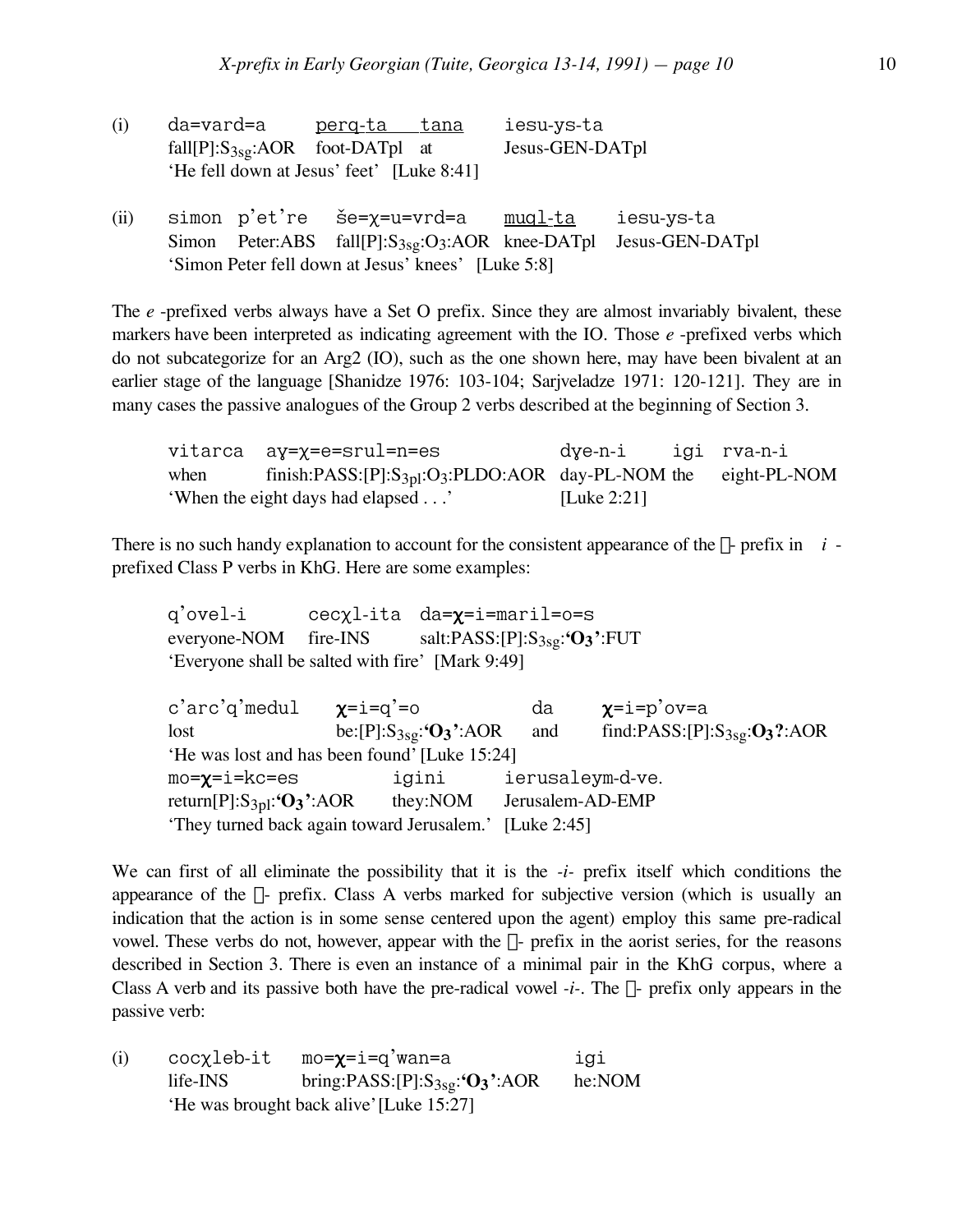(ii) mo=i=q'wan=a igi q'ovel-ta-sa mas sadgur-sa bring[A]:S<sub>3sg</sub>:AOR him:NOM everybody-GENpl-DAT the:DAT station-DAT '(He) brought him to the inn' [Luke 10:34]

The evidence indicates that the  $\chi$ - prefix is only obligatory before the pre-radical vowel *-i-* in a Class P verb. If this is indeed — or if this used to be, at any rate — an  $O_3$  prefix, how did it come to be present in a class of verbs that never subcategorize an argument with which it can agree? Gamqrelidze [1979:46-47] offers an interesting hypothesis. Prefixal Class P verbs (both *i* -prefixed and *e* -prefixed) are semantically more like true passives than the other types of Class P verbs. Many prefixal Class P verbs give evidence of having transitive semantic structures. For example, they allow oblique agent phrases, while root and suffixal Class P verbs almost never do [Harris 1985:60-61]. Oblique agent phrases (marked by the postpositions mier 'by' or gan 'from') are not especially common in KhG texts, but when they do occur it is with a prefixal — and never with a root or suffixal — Class P verb, e.g.:

mi=x=i=q'wan=a igi angeloz-ta-gan c'iay-ta take:PASS:[P]:S3sg:**'O3'**:AOR he:NOM angel-GENpl-from bosom-DATpl abraham-is-ta. Abraham-GEN-DATpl 'He was taken by the angels to the bosom of Abraham.' [Luke 16:22]

In those cases where both prefixal and root or suffixal Class P stems can be derived from the same verb root the difference is easily discerned. Compare these two Modern Georgian sentences:

| (i)  | χač'ap'ur-i     | cχveb=a                                     | $(*ded-is\,$ mier $)$ |  |
|------|-----------------|---------------------------------------------|-----------------------|--|
|      | cheesebread-NOM | bake $[P_{root}]:S_{3sg}:PRS$               | mother-GENby          |  |
|      |                 | 'The cheesebread is baking (*by mother).'   |                       |  |
| (ii) | χač'ap'ur-i     | $i = c \chi$ ob=a                           | ded-is mier           |  |
|      | cheesebread-NOM | bake:PASS: $[P_{i-prf}]:S_{3sg}:PRS$        | mother-GENby          |  |
|      |                 | 'The cheesebread is being baked by mother.' |                       |  |

The contrast between (i) and (ii) is similar to the contrast between what are sometimes termed "unaccusative" (or "ergative") and passive constructions in English [Keyser & Roeper 1984]. The semantic structures underlying the two constructions are quite different:

| TRANSITIVE SEMANTIC STRUCTURE<br>$(a1)$ transitive construction:<br>$(a2)$ passive construction: | $agent \Rightarrow subject$<br>agent $\Rightarrow$ oblique NP | $\text{patient/therme} \Rightarrow \text{direct object}$<br>$\text{patient/therme} \Rightarrow \text{subject}$ |
|--------------------------------------------------------------------------------------------------|---------------------------------------------------------------|----------------------------------------------------------------------------------------------------------------|
| INTRANSITIVE SEMANTIC STRUCTURE<br>(b) "unaccusative" construction:                              |                                                               | $\text{patient/therne} \Rightarrow \text{subject}$                                                             |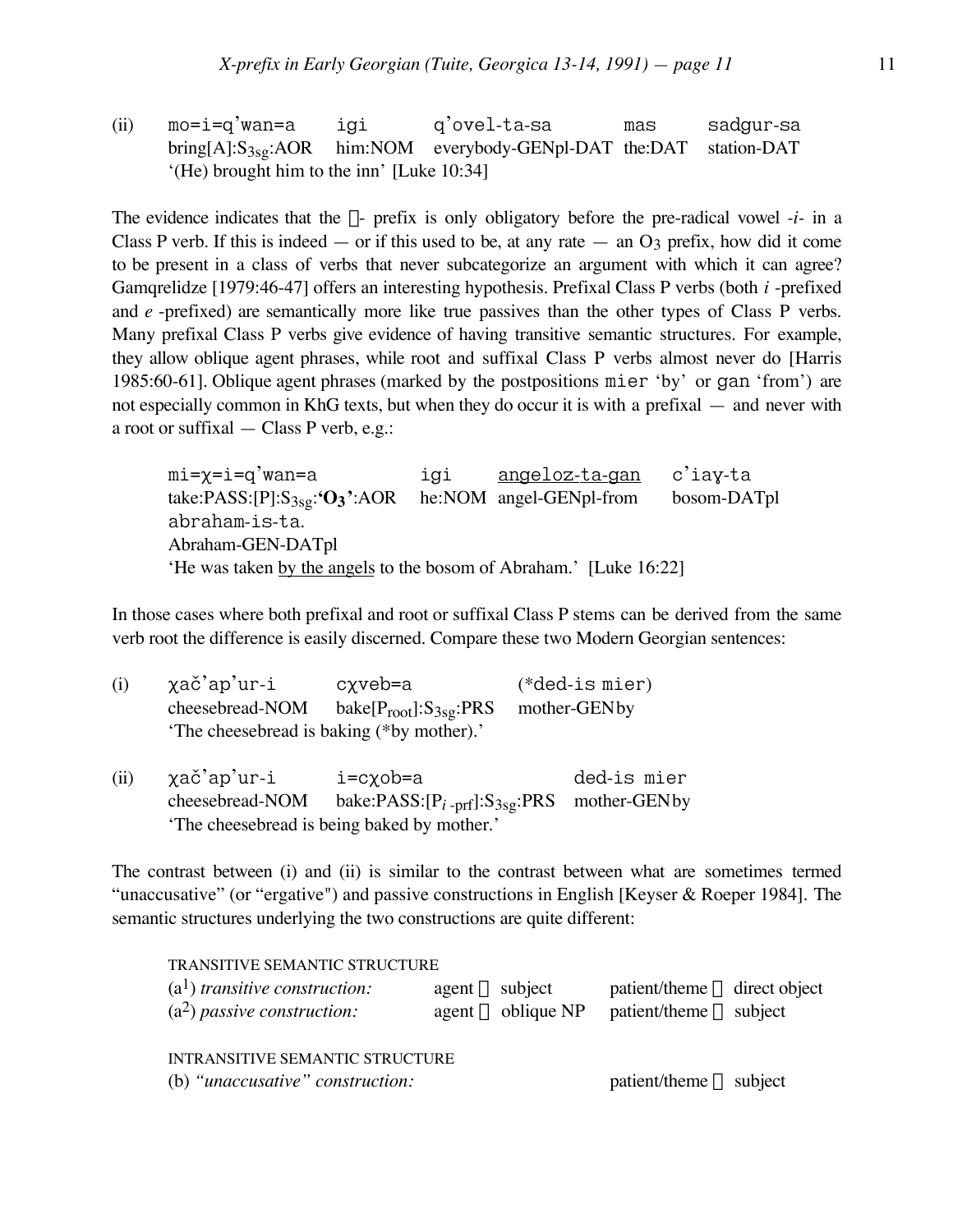Gamqrelidze [1979:47] claims that prefixal Class P verbs at one time represented the output of a passive transformation (cp. Harris 1981: §13).7 According to this hypothesis, in Ancient Georgian (the period preceding the earliest texts) the  $\chi$ - prefix marked both surface and deep-structure 3rd person direct objects. In this period verb pairs such as the following would have occurred:

| [transitive] | $\ddagger$ man <sub>a</sub>       | igi <sub>b</sub> | $da = \chi_b = i = \text{maril} = o = s_a$                                      |                              |
|--------------|-----------------------------------|------------------|---------------------------------------------------------------------------------|------------------------------|
|              |                                   |                  | $s/he:ERG$ it:NOM $salt[A]:S_{3sg}:O_3:FUT$                                     |                              |
|              |                                   |                  | 'S/he will salt it [for her/himself — subjective version].'                     |                              |
| [passive]    | ‡igi <sub>b</sub><br>it:NOM       |                  | $da = \chi_b = i = \text{maril} = o = s_b$<br>salt:PASS:[P]: $S_{3sg}:O_3$ :FUT | (mis mier)<br>him/her:GEN by |
|              | 'It will be salted (by him/her).' |                  |                                                                                 |                              |

As it turns out, verbs like transitive  $\pm da = \gamma = i = \frac{m \pi i}{1 - \gamma} =$ , with an  $\gamma$ - prefix crossreferencing a NOM-case Arg3, are not attested in Georgian. In the Khanmeti gospels we find the verb pair [passive] da= $\chi$ =i=maril=o=s "it will be salted" [Mark 9:49] and [transitive]  $da=i=mari1=o=s$  "he will salt it" [Mark 9:50]. Gamarelidze surmises that "at the time when the 3rd person direct-object marker  $\ddagger \chi$ - became  $\varnothing$ - for active constructions, the  $\chi$ - prefix in the corresponding passive constructions was no longer perceived as a direct-object marker" [1979:47]. He hazards no guess as to how this  $\gamma$ - was perceived at this stage in the history of Georgian. Harris [1985:267] deems Gamqrelidze's argument "a compelling one"; nonetheless she lists the use of the  $\chi$ - marker in *i* -prefixed Class P verbs in early Old Georgian as one of several "unexplained" problems" in Kartvelian morphology.

I offer here an alternative hypothesis, without claiming that it has any fewer weaknesses than the argument just presented. My proposal, simply put, is that the  $\gamma$ -prefix found in intransitive  $i$ prefixed Class P verbs was the reflex of what in earlier times marked an underlying agent.

In Ancient Georgian, prefixal Class P verbs were, as Gamqrelidze indicated, associated with transitive semantic structures. I propose, however, that these verbs were at one time morphologically bivalent, rather than monovalent. The NOM Arg1 (patient, theme) of a prefixal Class P verb controlled Set S agreement, and the agent argument, even though absent from surface structure, or present in a postpositional phrase, controlled Set O agreement.8 My hypothesis also differs from

<sup>7</sup>By the early Old Georgian period this was clearly no longer the case for at least some prefixed Class P verbs. In the KhG manuscripts  $\chi = i = q' = o$  and  $\chi = i = q'w = n$  = es are consistently used to render the meaning "s/he, it was" and "they were"; e.g.

| $\sim$<br>xolo | toma                             | ara | $\chi$ =i=q'=o              | mat tana.       |
|----------------|----------------------------------|-----|-----------------------------|-----------------|
| but            | Thomas:NOM not                   |     | be:[P]: $S_{3sg}:O_3$ ':AOR | them:DAT with   |
|                | 'But Thomas  was not with them.' |     |                             | [John $20:24$ ] |

 $8$ The agreement pattern I am proposing has its typological parallels elsewhere, too. In the Indonesian language Achenese, the agent NP of a passive verb controls agreement, even those it has been demoted to oblique status [Lawler 1977:224-5]:

| Boh-mamplam ni <sub>a</sub> -pajoh |                | $le$ -dron <sub>a</sub> | [Lawler 1977:225] |
|------------------------------------|----------------|-------------------------|-------------------|
| fruit-mango                        | 2nd.person-eat | by-you                  |                   |
| 'The mango is eaten by you.'       |                |                         |                   |

Even though the root q'w in the above verb is etymologically related to the CK root  $\ddagger q'w$  "do, make" [Klimov 1964:209], it is unlikely to have been still perceived as a passive ("sb/sthg is made") at the time the Khanmeti gospels were translated.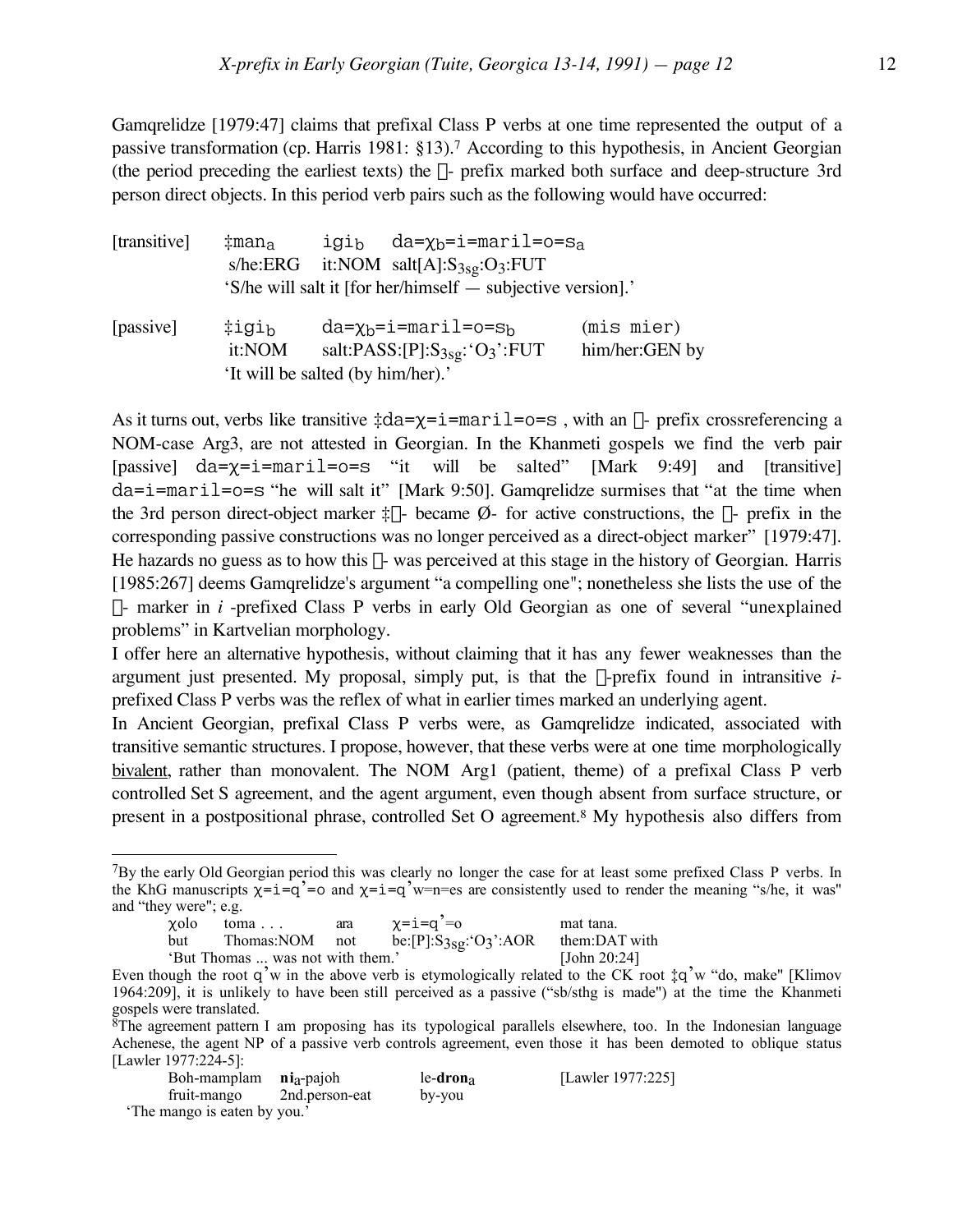Gamqrelidze's in maintaining the formal distinction between aorist-series Arg3s, which had DO status and did not control O<sub>3</sub> agreement, and IOs which controlled person agreement (in all three persons) at this stage of Ancient Georgian. According to my proposal, transitive-passive verb pairs in Ancient Georgian had the agreement pattern shown here:

| [transitive] | $\ddagger$ man <sub>a</sub>       | igi                                        | $da=i =maril = o = sa$                                                                                         |                           |  |
|--------------|-----------------------------------|--------------------------------------------|----------------------------------------------------------------------------------------------------------------|---------------------------|--|
|              | s/he:ERG                          | it:NOM                                     | $salt[A]:S_{3sg}:FUT$                                                                                          |                           |  |
|              |                                   |                                            | 'S/he will salt it [for her/himself — subjective version].'                                                    |                           |  |
|              |                                   | $(a1)$ transitive construction:            | $agent \Rightarrow subject < Arg1>$                                                                            |                           |  |
|              |                                   |                                            | $\text{patient/them} \rightleftharpoons \text{direct object} \leftleftharpoons \text{Arg3} \rightleftharpoons$ |                           |  |
| [passive]    | ‡igi <sub>b</sub>                 | $da = \chi_a = i = \text{maril} = o = s_b$ |                                                                                                                | $(mis_a \text{mier/gan})$ |  |
|              | it:NOM                            |                                            | salt:PASS:[P]: $S_{3sg}:O_3:$ FUT                                                                              | him/her:GEN by            |  |
|              | 'It will be salted (by him/her).' |                                            |                                                                                                                |                           |  |
|              |                                   | $(a2)$ passive construction:               | agent $\Rightarrow$ postpositional phrase <arg2></arg2>                                                        |                           |  |
|              |                                   |                                            | $patient/$ theme $\Rightarrow$ subject <arg1></arg1>                                                           |                           |  |

The nonoccurrence of the  $O_3$  agreement marker with (monovalent) suffixal and root Class P verbs is a reflection of their underlying argument structure, which is also monovalent. The only argument in deep structure  $-$  the theme or patient  $-$  surfaces as the Arg1:

| [intransitive] $\ddagger$ igi <sub>a</sub> |        | $gan=ris\chi=n=a_a$                      |                                                                     |
|--------------------------------------------|--------|------------------------------------------|---------------------------------------------------------------------|
|                                            | he:NOM | angry:INCH: $[P]$ :S <sub>3sg</sub> :AOR |                                                                     |
|                                            |        | 'He became angry' [Luke 15:28]           |                                                                     |
|                                            |        | (b) "unaccusative" construction:         | $\text{patient/therne} \Rightarrow \text{subject} \leq \text{Arg1}$ |

My proposal hinges on an analogy drawn between the constructions illustrated above and the constructions from which Kartvelian perfect-series verb forms are believed to have been derived. Several scholars [e.g. Shanidze 1953:445-6; Pxakadze 1984:29-31; Harris 1985:286-306] have proposed a common origin for stative Class P verbs and the perfect-series forms of Class A verbs. In most cases the two verb forms are identical [Shanidze 1953:454; Aronson 1984] (except for the usual presence of a preverb in the perfect-series forms):

|         | <b>STATIVE CLASS P</b>            | <b>CLASS A PERFECT SERIES</b>      |
|---------|-----------------------------------|------------------------------------|
|         | present                           | present perfect                    |
| $1$ sg: | $m=i=c'er=i=e=s$                  | $(da=)m=i=c'er=i=e=s$              |
|         | 'it is written in my [e.g. book]' | 'I have apparently written it'     |
| 2sg:    | $g=ie^-e^-e^-=e=s$                | $(da=)g=ie-e^{\prime}er=ie=es$     |
| 3sg:    | χ=u=c'er=i=e=s                    | $(da=)\chi=ue^-e^{\prime}er=i=e=s$ |
|         | aorist                            | pluperfect                         |
| $1$ sg: | m=e=c'=er=a                       | $(da=)m=e=c' =er=a$                |
|         | 'it was written in my'            | 'I had apparently written it'      |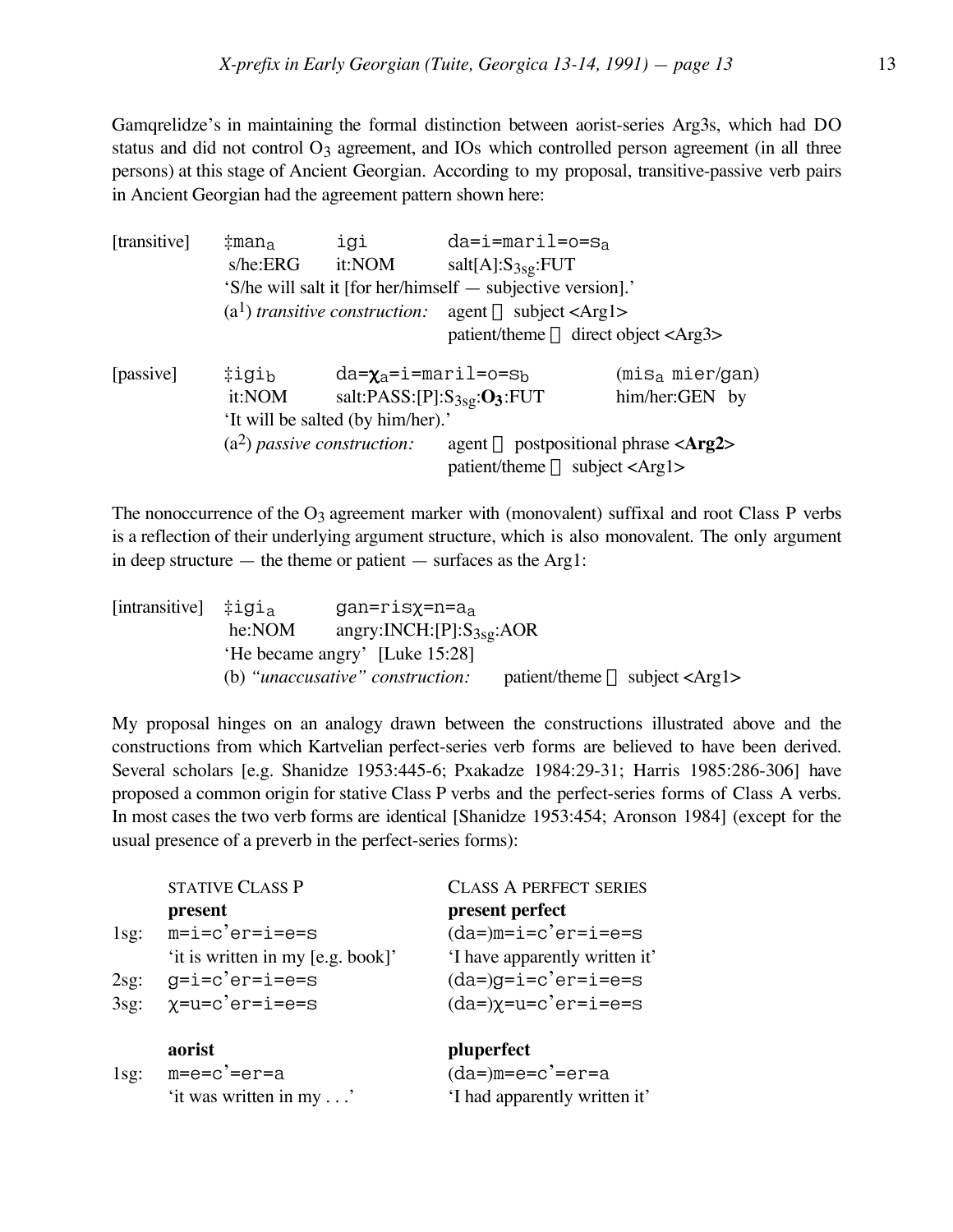|         | optative/future            | perfect conjunctive                  |
|---------|----------------------------|--------------------------------------|
| $1$ sg: | m=e=c'er=o=s               | $(da=)m=e=c'er=o=s$                  |
|         | 'it will be written in my' | 'I would have apparently written it' |

If the series III screeves developed from Class P verb forms (with stative-resultative meaning), as Harris [1985:288-9] suggests, then it follows that at some time in the Common Kartvelian period these Class P verbs had transitive semantic structures, with the underlying agent assigned IO status:

| Class A:                     | c'er 'write' [Agent, Patient, (Beneficiary)]<br>(e.g. $\ddagger \chi_b = c' e r = a_a$ 'sb <sub>a</sub> wrote it to/for sb <sub>b</sub> '<br>Agent $\Rightarrow$ Arg1 Patient $\Rightarrow$ Arg3 (Beneficiary $\Rightarrow$ Arg2)) |
|------------------------------|------------------------------------------------------------------------------------------------------------------------------------------------------------------------------------------------------------------------------------|
| stative-resultative Class P: | (e.g. $\ddagger \chi_a = e = c' e r = a_b'$ it <sub>b</sub> had been written for/by sb <sub>a</sub> '                                                                                                                              |
|                              | Patient $\Rightarrow$ Arg1 (a) Agent $\Rightarrow$ OBL, Beneficiary $\Rightarrow$ Arg2                                                                                                                                             |
|                              | or:                                                                                                                                                                                                                                |
|                              | (b) Agent $\Rightarrow$ Arg2, (Beneficiary $\Rightarrow$ OBL))                                                                                                                                                                     |

The (a) type of Class P stative-resultative verb is the ancestor of modern passives of state, and the (b) type  $-$  in which the underlying agent controls Set O agreement  $-$  is the ancestor of the Class A perfect-series forms. If my proposal is correct, the following type (b) Class P stative verb forms were also in use in Ancient Georgian:

| ‡χ <sub>a</sub> =i=c'er=eb=i=s <sub>b</sub> | 'it <sub>b</sub> is being written by sb <sub>a</sub> ' |
|---------------------------------------------|--------------------------------------------------------|
| ‡χ <sub>a</sub> =i=c'er=a <sub>b</sub>      | 'it <sub>b</sub> was written by $sb_a$ '               |
| ‡χ <sub>a</sub> =i=c'er=o=s <sub>b</sub>    | 'it <sub>b</sub> will be written by $sb_a$ '           |

At this stage, these verbs would presumably have had a full set of Set O forms:  $\text{\#m}_a$ =i=c'er=eb=i=s<sub>b</sub> 'it<sub>b</sub> is being written by me<sub>a</sub>';  $\text{\#g}_a$ =i=c'er=eb=i=s<sub>b</sub> 'it<sub>b</sub> is being written by youa' and so forth. Later in the Ancient Georgian period the *i* -prefixed Class P verbs ceased to be interpreted by speakers as morphologically bivalent (perhaps due to the rarity of agent phrases surfacing as overt NPs in passive constructions), and the  $\chi$ - prefix simply became part of the marking of this verb class. The fate of the Set O markers in *i* -prefixed Class P verbs, therefore, is similar to that undergone by the same markers in the comparative-degree forms.

There are at least two components of my hypothesis which may be eliciting uneasiness on the part of the reader. First of all, it would require a rethinking of the semantic basis of the opposition between the preradical vowels *-i-* and *-e-* for prefixal Class P verbs. In all of the attested Kartvelian languages the reflexes of *i-* and *e-* prefixed Class P verbs are morphologically monovalent and bivalent respectively. At an earlier period, however, the difference would have been related to the nature of the crossreferenced IO: agent or beneficiary/addressee (e.g.  $\ddagger m_a = i = c'e^-e^-e^i = s_b$  'it<sub>b</sub> is being written by me<sub>a</sub>' vs.  $\pm m_a = e = c'e = e$  is  $\pm i = s_b$  'it<sub>b</sub> is being written <u>for</u> me<sub>a</sub>').

Secondly, in none of the attested Kartvelian languages do postpositional phrases such as mis-gan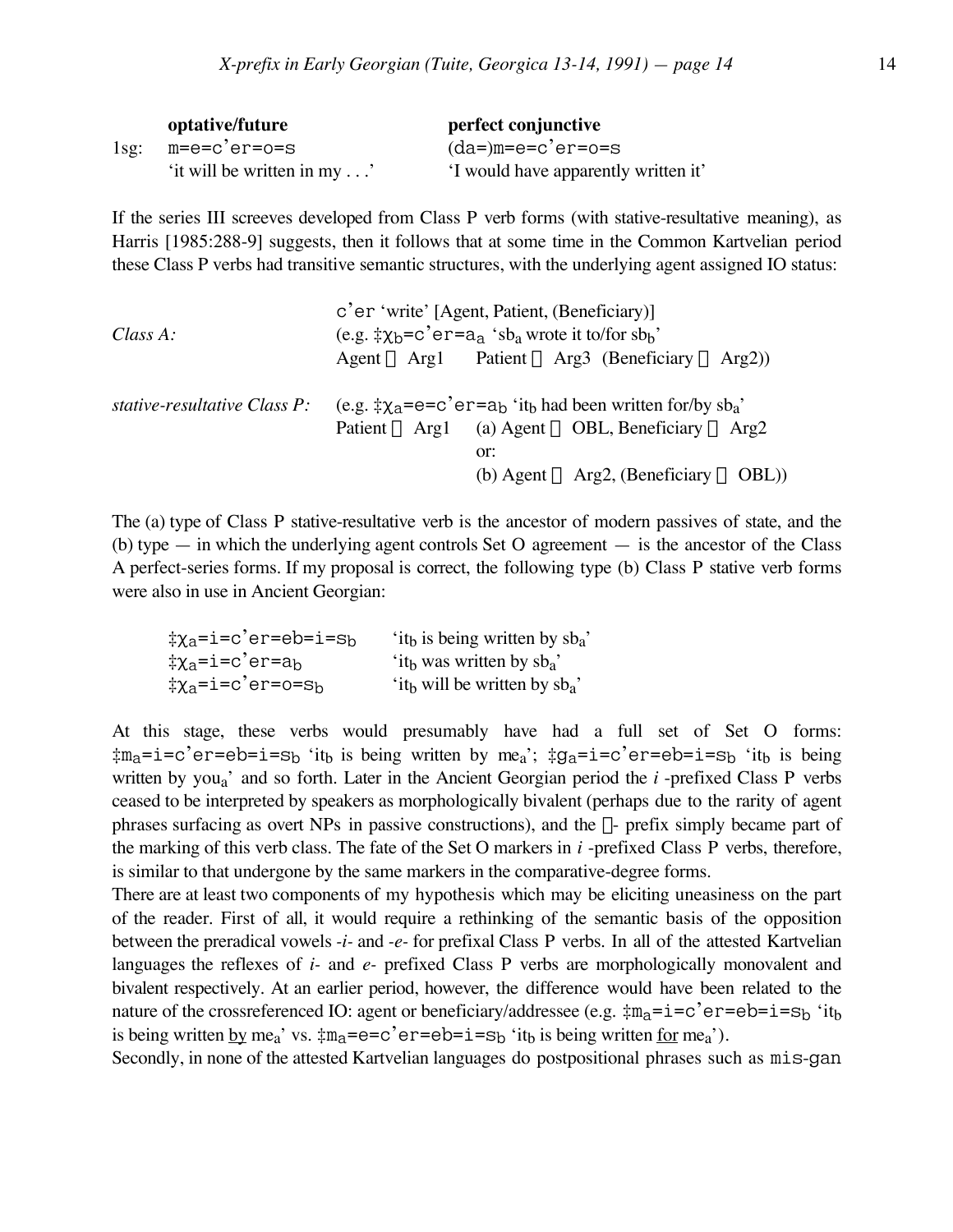**6. Objects and agreement in Ancient Georgian.** The person-marking patterns of the earliest attested stage of the Georgian language, I believe, represent a mixture of well-established morphosyntactic rules preserved intact from the Common Kartvelian period, more-or-less fossilized remnants of once-living agreement rules, and also some innovations. The correlation between the  $O_3$  prefix and preverbs (the  $\check{c}$ 'ams —  $\check{s}e\chi\check{c}$ 'ams alternation discussed in Section 3) is most probably an instance of the latter. The association of preverbs and perfective aspect was quite weak in the KhG period, but grew much more systematic in the succeeding centuries. As this association strengthened, the number of  $\check{c}$ 'ams -type verbs increased from a tiny handful in the earliest texts to several dozen in the later Old Georgian period. As examples of morphological fossils we have the  $\chi$ - prefixes occurring as part of the obligatory marking of comparative-degree adjectives and *i*prefixed Class P verbs.

This section of the paper will be given over to speculation concerning the sentence patterns of Ancient Georgian (the stage of the language preceding the earliest texts) and the Common Kartvelian proto-language. My main point will be that the KhG data reflect an earlier distinction in the morphosyntax between core arguments which are inside and outside of the NUCLEUS of the clause. I will begin by explaining these terms.

*(a) Local arguments and the clausal nucleus.* The arguments of the Kartvelian verb can be divided, first of all, into two groups. The first group comprises the Arg1, Arg2 and Arg3. These arguments are characterized by a special relation to the verb, reflected in their case marking and agreementcontrolling properties. They will be referred to as CORE ARGUMENTS.

The second group comprises non-core or PERIPHERAL arguments, most of which have an adverbial function, which never control verb agreement.

The concept of CLAUSAL NUCLEUS<sup>10</sup> has been devised to represent the special semantic bond observed in many languages between verbs and what I will term LOCAL ARGUMENTS (**LA**). The local argument of a verb is usually a patient, theme or instrument, and usually surfaces in the clause as the direct object of a transitive verb or as the subject of an intransitive verb. The verb-LA semantic bond referred to makes itself manifest in a number of ways, for example:

 $\overline{a}$ 

'Why do you keep her from me?'

<sup>&</sup>lt;sup>9</sup>There are in fact several dozen instances in Old Georgian texts where a GEN-case NP appears to be controlling Set O agreement [Shanidze 1953:356; Danelia 1975], e.g.:

rad gan=m=a=soreb **cem**-gan?

what:ADV distance[A]:S<sub>2sg</sub>:O<sub>1sg</sub>:PRS me:GEN-from<br>'Why do you keep her from me?' [Shushanik XIX,20]

Shanidze and Danelia argue that the constructions referred to are not native to Georgian, but rather represent attempts by translators to follow as closely as possible the syntax of the Greek originals, in which prepositional phrases are used.The attested translation is a sort of compromise construction, with a Greek constituent structure and a Kartvelian agreement pattern. The occurrence of such constructions in original Georgian works is to be attributed to the influence of the translated texts upon the style of the writers [Danelia 1975:87].

<sup>&</sup>lt;sup>10</sup>The reader who is familiar with the works of Foley & Van Valin will note that the terms "core" and "nucleus," employed in their formulation of the layered structure of the clause, are used with different senses here. I too am operating with a layered clause structure, though I carve the beast at different joints in order to capture certain regularities of Kartvelian morphosyntax.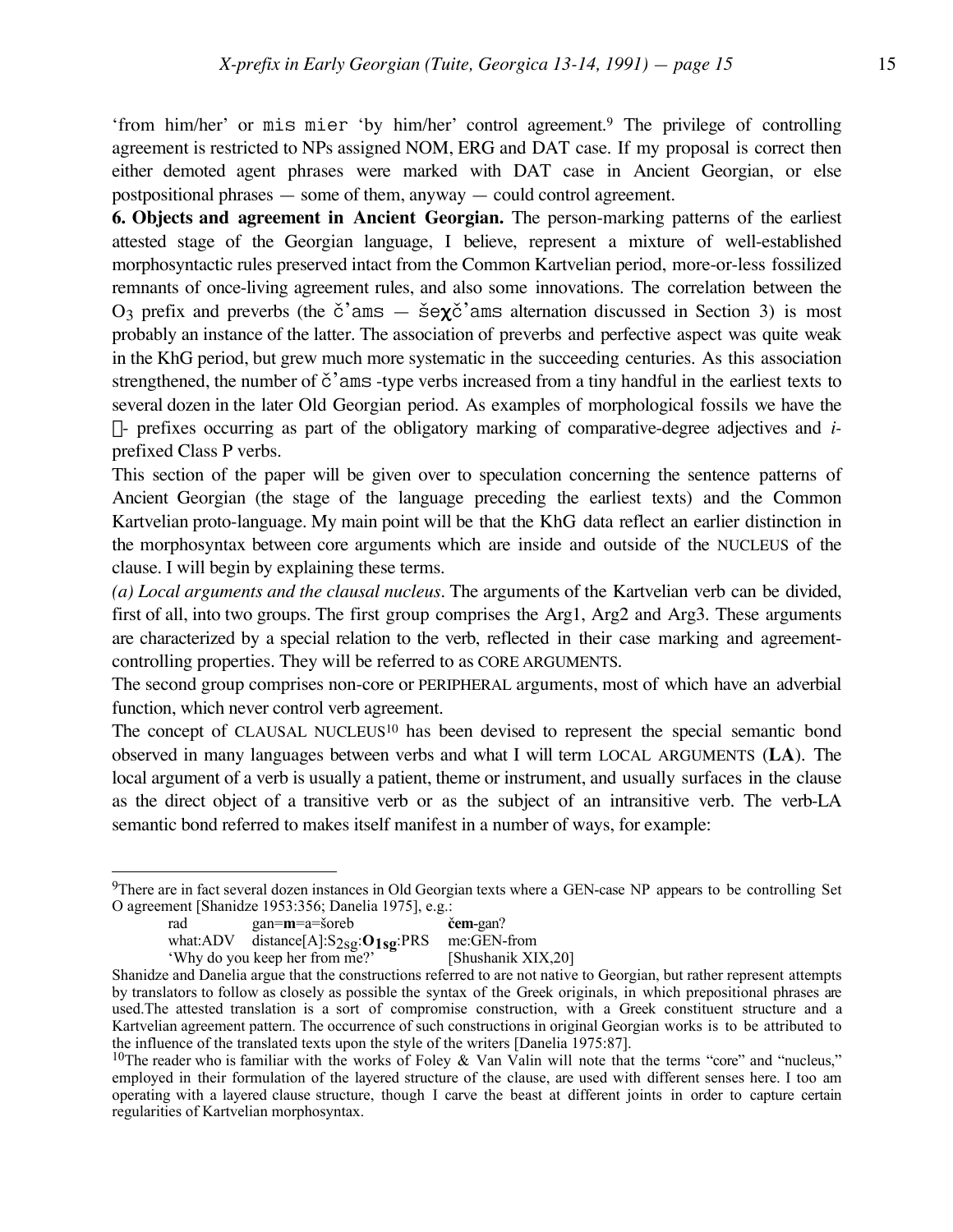special selectional restrictions — requirements that the argument in question be animate, plural, of a particular shape or material, etc. These restrictions are almost always more specific for the LA than for other arguments. For example, the English verb *smear* presupposes certain qualities of its patient argument, while it imposes almost no restrictions upon the agent [Talmy 1985: 125-138].

verb-stem modification — derivational change of verb stem according to features of an argument. Almost all instances of stem modification or suppletion reflect features of the LA [Uhlenbeck 1916: 191-5] (e.g. Georgian  $mo=i=q'van=s$  'brings' is used if the theme [that which is brought] is animate, and a verb with a different root  $-$  mo=i=t  $an=$ =s  $-$  if the theme argument is inanimate).

idioms — in the formation of idioms, fixed phrases and lexicalized verb+noun complexes, the LA is more likely to become frozen into the expression than the indirect object or transitive subject [Tuite 1988a: §1.3.3].

noun incorporation — LAs are far more likely than other arguments to be incorporated into a single word with the verb stem [Mithun 1984].

Evidence for the special role of the LA can be found within the Kartvelian family, too. In a large number of the world's languages number marking in the verb is associated with LAs in particular [Frajzyngier 1985; Mithun 1988]. This is one component of the semantic category which Dressler [1968] termed verbal plurality.This concept subsumes both plurality of action [iterativity, distributivity], and plurality of LA. In many languages a particular morpheme or stem modification (e.g. reduplication) indicates verbal plurality in both of the above senses. Without going into too much detail I will point out that the Svan verbal suffix *-a:l-* (and its morphophonemic variants) is in these respects a verbal plurality morpheme in Dressler's sense [Sharadzenidze 1954], e.g. li= $\frac{1}{2}\times\frac{1}{2}$  'to sew one thing'  $-$  li= $\frac{1}{2}\times\frac{1}{2}$  =  $\frac{1}{2}$  'to sew many things'; li= $\frac{1}{2}\times\frac{1}{2}$  = 'to sweep sthg'  $- 1i = \xi \bar{e} 1w = \bar{e} 1 = i$  'to sweep sthg many times' [Gudjedjiani & Palmaitis 1985]. It has also been noted that the Georgian preverb *da-* fulfills a function similar to that of Svan *-a:l-* (e.g.  $da = t'ey = s'$  breaks many things,'  $da = laq' = d = eb = a'$  many [e.g. eggs] become rotten,'  $da = \check{c}$  xwlet'=s 'pricks sb/sthg many times' [Shanidze 1953: 263; Schmidt 1957]). It is not unlikely, therefore, that the Common Kartvelian verb also had a verbal-plurality morpheme, which reflected, among other things, the number of the LA.

*(b) Ancient Georgian sentence patterns.* I propose that certain aspects of the pattern of person and number agreement markers in KhG be interpreted as resulting from a grammaticization of the verb-LA semantic bond during an earlier stage of the language's history. According to my hypothesis, the nucleus of the basic Ancient Georgian sentence was the complex {Verb+LA}. The LA could take the form of either the Arg3 of a transitive verb, or the Arg1 of an intransitive verb.The other main arguments of the clause, the transitive subject and indirect object, stood outside of the nucleus. The central point of my hypothesis is that Set O (object) agreement in Ancient Georgian was only controlled by NPs outside of the sentence nucleus.<sup>11</sup>

 $11$ It is seems that no such restriction operated in the case of Set S agreement, which could be controlled by the Arg1s of intransitive verbs (which, as LAs, would have been within the sentence nucleus). Or could there have once been a sort of "subjectivization" transformation which moved the intransitive subject out of the nucleus? This question merits more attention than can be devoted to it here.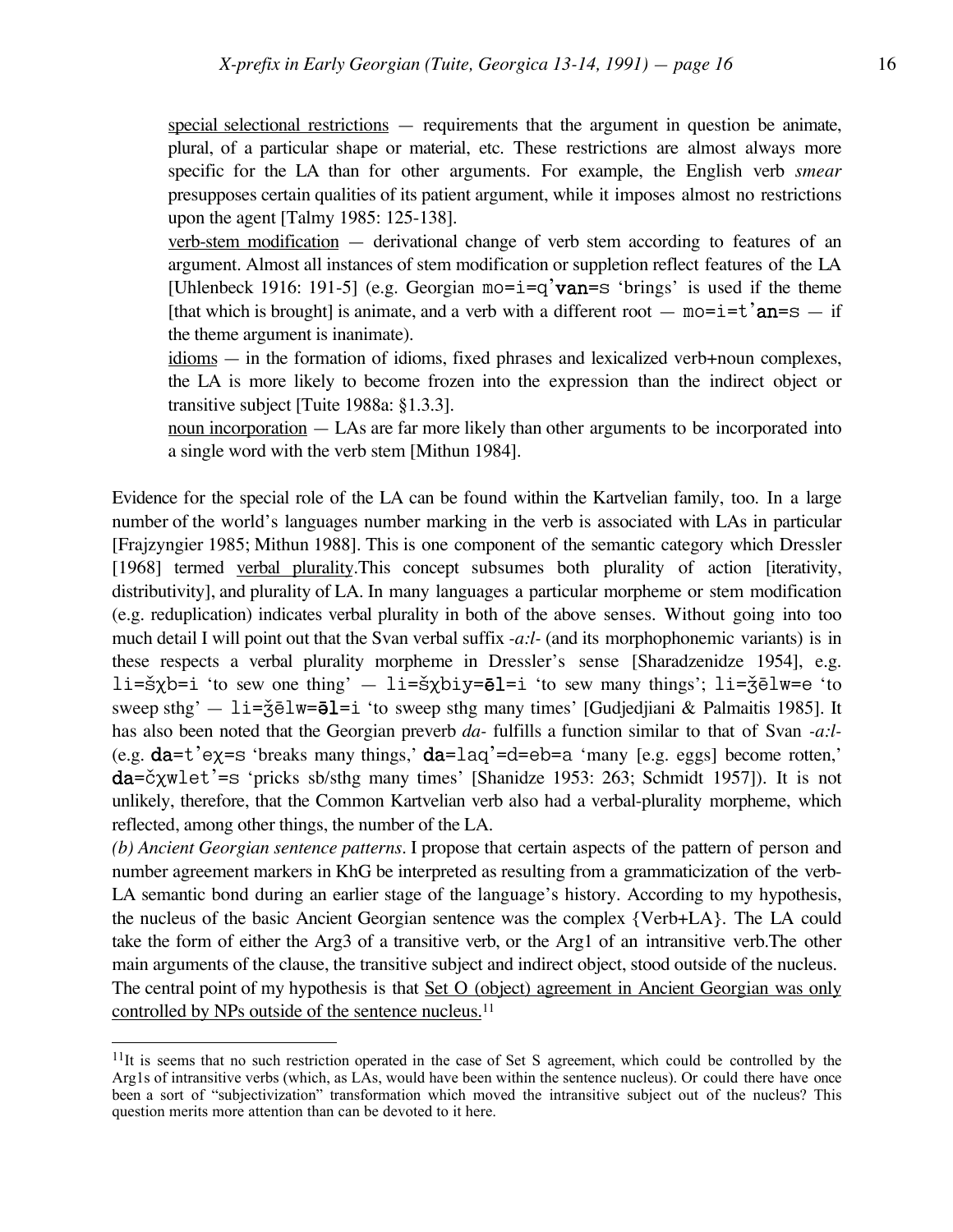First we will consider the basic sentence. This type of construction occurred with an aorist-series transitive verb and a 3rd-person Arg3. The Arg3 was assigned NOM case, and did not control agreement:

$$
[Arg1_a < Subj> Arg2_b < IO> \{S_a = O_b = Verb + Arg3 < DO> \}]
$$

It must be emphasized that the above construction is only one of several ways of grammaticizing the verb-LA bond. The tightness of the formal linkage between the verb and LA varied in accordance with a number of factors, some of which we can sort out. Representing one extreme are instances of incorporation of the Arg3 into a transitive verb to form a new lexical item. This was not an uncommon occurrence in Old Georgian, e.g.:

ara  $k'ac = x=k'l=a$ not man: $kill[A]:S_{2sq}:FUT$ 'You shall not commit murder (lit. kill people)' [Matthew 5:21]

|                                                                       | romel-man <u>natel</u> =χ=c=e=s              | sul-ita | c'mid-ita |  |  |
|-----------------------------------------------------------------------|----------------------------------------------|---------|-----------|--|--|
| who-ERG                                                               | light:give[A]: $S_{3sg}:O_3$ :FUT spirit-INS |         | holy-INS  |  |  |
| 'who will baptize (lit. give light) with the Holy Spirit' [John 1:33] |                                              |         |           |  |  |

On the other hand, the LA could be "moved" out of the nucleus, into a position allowing it to control Set O agreement. There were at least three transformations which did this, which I will now describe.

The first such LA-movement operation was triggered by the category of person. In all attested stages of all Kartvelian languages the 1st and 2nd person Arg3s of transitive verbs controlled Set O agreement, under certain circumstances. In the following KhG sentence, a 2nd plural Arg3 although it is assigned the NOM case consistent with DO status  $-$  controls  $O_2$  agreement:

ara-me <u>atormet'-n-i tkwen<sub>a</sub></u> gamo= $g_a$ =i=rči=en=Ø-a?<br>not-PTC twelve-PL-NOM you<sub>nl</sub>:ABS select(Al:S<sub>1sg</sub>:O<sub>2</sub>:PLDO:AOI twelve-PL-NOM you<sub>pl</sub>:ABS select[A]:S<sub>1sg</sub>:O<sub>2</sub>:PLDO:AOR-QUES 'Did I not select you twelve?' [John 6:70]

There is some evidence, summarized by Harris [1985: 261-262], which indicates that in Old Georgian a 1st or 2nd person Arg3 controlled Set O marking if there was no Arg2, or if the Arg3 outranked the Arg2 according to the person hierarchy 1st > 2nd > 3rd.12 Harris [*loc. cit.*] cites the following Old Georgian examples to illustrate the effect of this hierarchy:

[1st p. Arg3 > 2nd p. Arg 2]  $\text{mo=m}_{a} = t^{\dagger}$  ac=es  $\frac{\text{me}_{a}}{\text{abduct}[A]:S_{3}^{3} \cdot 0.01 \text{ s} \cdot 0.01 \text{ s} \cdot 0.01 \text{ s}}$  is en-gan abduct $[A]:S_{3pl}:O_{1sg}:AOR$  me:ABS 'They abducted me <Arg3> from you <Arg2>.'

<sup>&</sup>lt;sup>12</sup>Typologically speaking, this resembles the person-hierarchy-controlled agreement phenomena found in the Algonquian languages of North America (compare Potawatomi  $k_a$ -wapum 'you see me<sub>a</sub>' with  $k_a$ -wapm-un ' $I_a$  see you' [Hockett 1966]).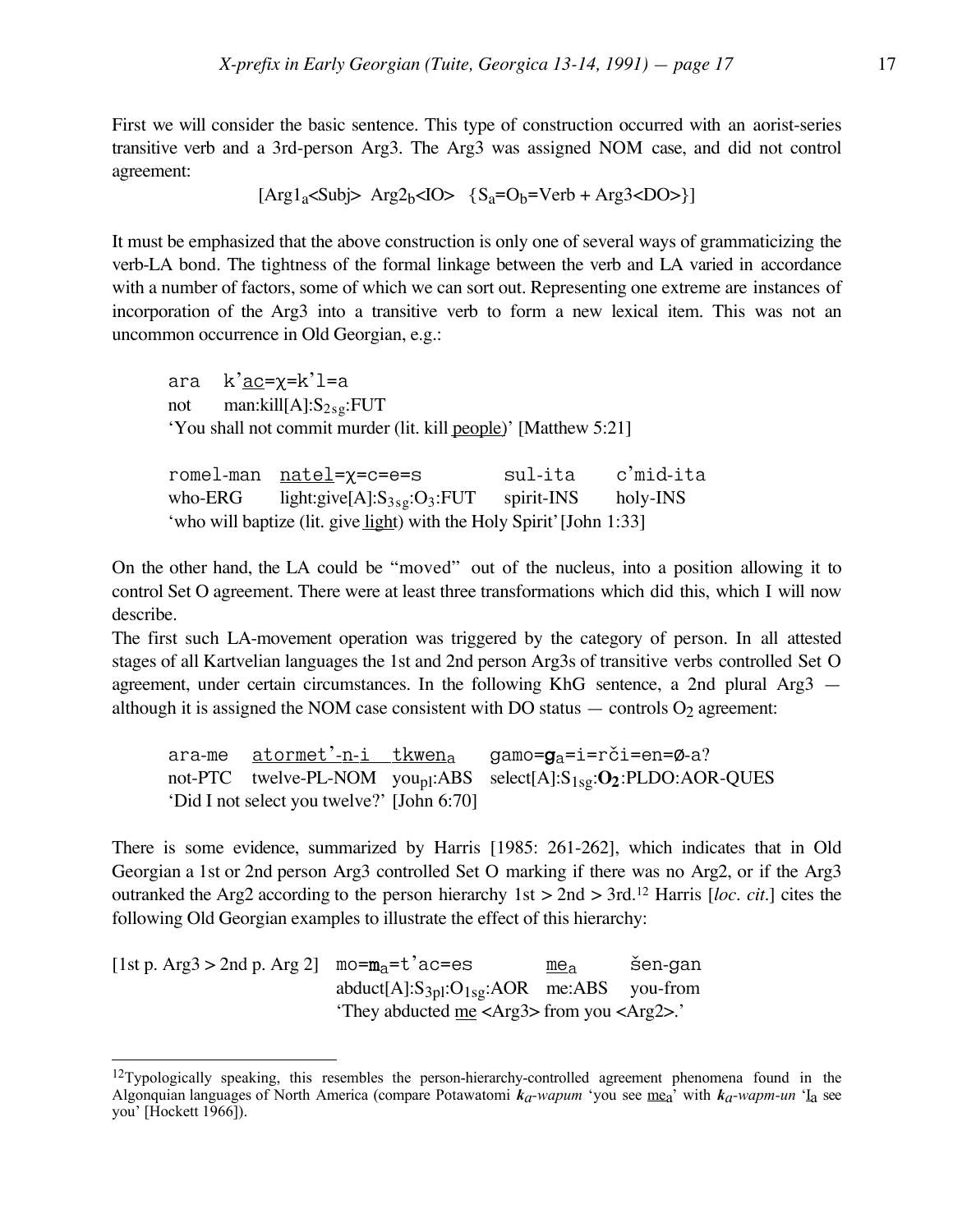[1st p. Arg2 > 2nd p. Arg 3] vin 
$$
m = m_a = t'ac = a
$$
 šen  $\underline{\text{čem}}_a$ -gan   
who:ERG abduct[A]:S<sub>3pl</sub>:O<sub>1sg</sub>:AOR you:ABS me-from   
"Who abducted you  from me ?

The argument of lower rank does not control person agreement, regardless of its role or case marking.13 On the assumption that such a hierarchy determined the pattern of Set O agreement in Ancient Georgian as well, the following obligatory transformation would have been in effect:

### **Person-hierarchy-controlled transformation**

 $[Arg1 < Sub5]$   $(Arg2 < IO>)$   ${Verb + Arg3 < DO>}\]$  fl  $[\text{Arg1}_a \leq \text{Subi} >$   $(\text{Arg2} \leq \text{IO} >)$   $\text{Arg3}_b \leq \text{DO} > {\{S_a = O_b = \text{Verb}\}\$ (when Arg3 outranks Arg2 on person hierarchy)

It is clear from these facts that the degree of "closeness" of the Arg3 to the verb was correlated with certain properties of the noun phrase itself. The most tightly-bound, as reflected by the occurrence of noun incorporation, were nouns with nonspecific reference indicating a class of object characteristically involved in some activity. The least tightly-bound were 1st and 2nd person NPs, which always have highly specific reference (to the participants in the speech act). Nonincorporated 3rd person NPs occupied an intermediate position, physically separated from the verb but not sufficiently separate syntactically to control agreement.

The next transformation to be discussed produced passive verbs from underlying transitive constructions. In this operation as well the Arg3 is extracted from the nucleus, and therefore able to control agreement with the verb (as Arg1). The deep-structure subject, as I argued earlier, surfaces as an oblique object NP, but with the agreement properties of an IO. The output verb forms were the ancestors of the prefixal Class P verbs:

|                        | <b>Ancient Georgian passive</b>    |                  |
|------------------------|------------------------------------|------------------|
| $[Arg1_a Sub]$         | $\{Arg3 < DO$ + $S_a$ =Verb $\}$ ] |                  |
|                        |                                    |                  |
| $[Agent-phrasea < 10>$ | Arg1 <sub>b</sub> < Subi>          | ${S_h=O_a=Verb}$ |

Using the classification scheme for relation-changing transformations devised by Foley & Van Valin [1984: 160], this would be an instance of a 'foregrounding passive of the fourth type,' in that it enhances the syntactic prominence of the deep-structure direct object without demoting the agent from core status. In passives of this type, both agent and patient NPs continue to control agreement, and the patient replaces the agent as the grammatical subject.

The third transformation which affected the formal status of the Arg3 was that producing presentseries verb forms from the more basic aorist-series forms. In Common Kartvelian this was a type of antipassive, triggered by durative aspect [Aronson 1979; Harris 1985]. This had the effect of pulling the Arg3 out of the nucleus and "promoting" it to IO status:

<sup>&</sup>lt;sup>13</sup>The mechanism for resolving competition between the Arg2 and Arg3 for the Set O agreement slot is rather different in Modern Georgian. For details see Tuite [1988b].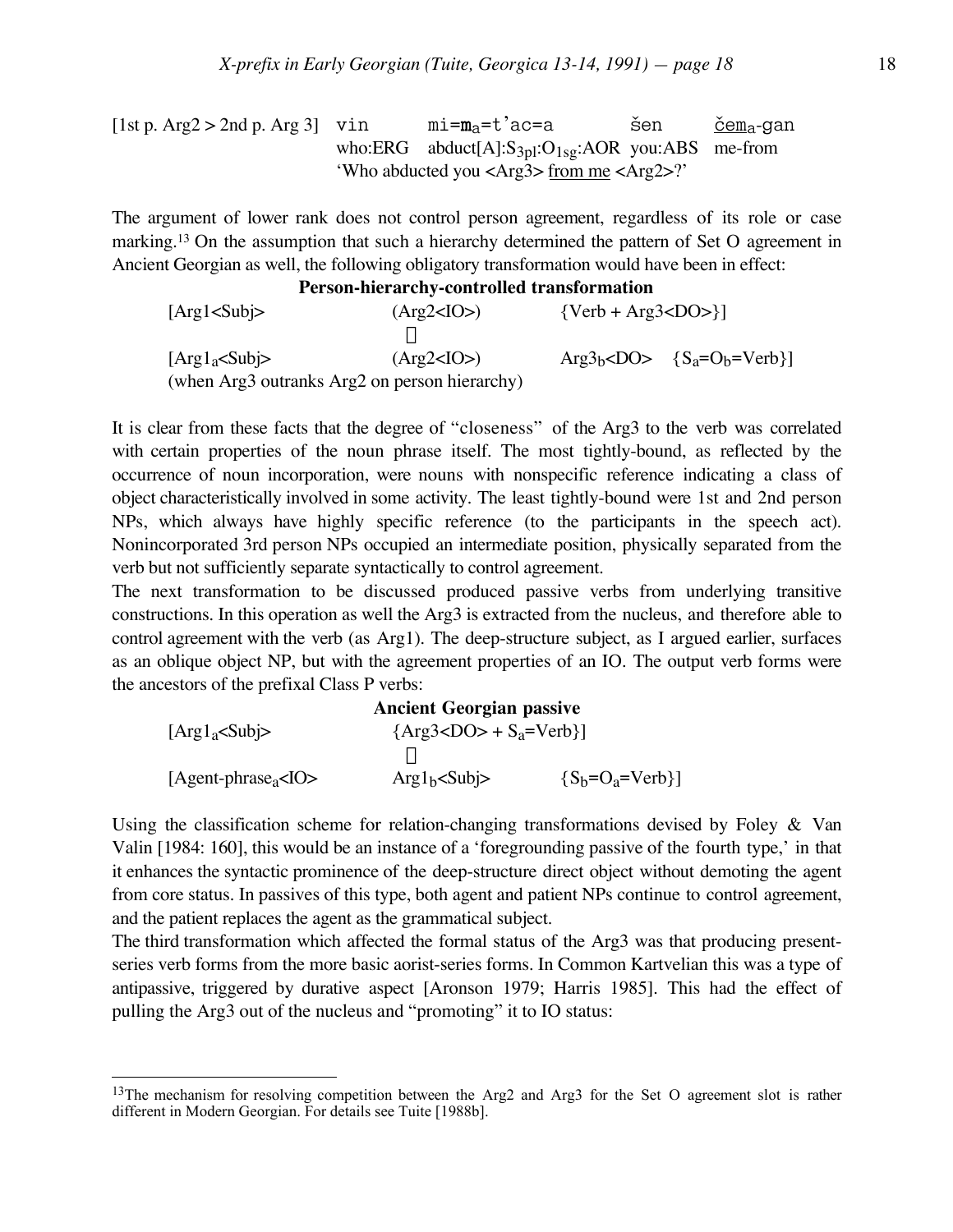|                | <b>Common Kartvelian antipassive</b> |                      |
|----------------|--------------------------------------|----------------------|
| $[Arg1_aSub]$  | $\{Arg3 < DO$ + $S_a$ =Verb $\}$     |                      |
|                |                                      |                      |
| $[Arg1_a Sub]$ | $Arg3_h<10>$                         | ${S_a = O_b = Verb}$ |

Evidence for this ancient antipassive can be found in all of the daughter languages. However it is the case that in the attested Kartvelian languages the relationship between the input and output forms is paradigmatic rather than transformational. In particular, there is no evidence that the output forms are intransitive any longer. It is unclear, therefore, whether the relationship between the present- and aorist-series forms should be considered transformational in the Ancient Georgian period. An indirect argument can be made that these forms were already paradigmatically related on the basis of early Georgian number agreement data.

One special characteristic of Old Georgian DO arguments is their capacity for controlling agreement for number. NOM Arg3s, whether or not they were associated with person agreement, always controlled number agreement. The suffix *-(e)n-* indicated the presence of a plural DO. The KhG IO, as was noted, could control Set O agreement for all three persons, but at the same time there was no indication of the number of the IO in the verb.14 The syntactic properties of the two objects stand out clearly in the following KhG sentence. The IO ("us") controls agreement for person (the  $O_{1 \text{excl}}$  prefix  $m$ -) but not number, while the DO ("trespasses") is crossreferenced by the number affix *-en-* only.

 $mo=m_a=i=t'ev=\mathbf{en}_b=\emptyset$   $\check{c}wen_a$   $\underline{t}annadeb-n_i_b$   $\check{c}wen-n-i$ <br>forgive[A]: $S_{2so}:O_{1excl}:$ **PLDO**:IMPER us:ABS trespass-PL-NOM our-PL-NOM forgive $[A]:S_{2sg}:O_{1excl}:PLDO:IMPER$  us:ABS 'Forgive us our trespasses' [Matthew 6:12]

In addition to marking number agreement with the NOM Arg3s of Class A verbs, *-(e)n-* also appears in prefixal Class P verbs. In such instances it marks the presence of a plural Arg1. The other two groups of Class P verbs (suffixal and root verbs) are never attested with this suffix. It thus appears that *-(e)n-* indicates the number of the patient or theme argument of an underlyingly transitive construction. Since suffixal and root Class P verbs have monovalent deep structures, they do not employ this suffix. The plural-number suffix *-(e)n-* thus agrees with the deep-structure direct objects of aorist-series and perfect-series verbs.

TRANSITIVE SEMANTIC STRUCTURE (*-(e)n-* agreement possible)

|  | $(a1)$ transitive construction:                   |  | $agent \Rightarrow subject \qquad patient/them \Rightarrow direct \; object$ |
|--|---------------------------------------------------|--|------------------------------------------------------------------------------|
|  | $(man)_b$ ara kmn= $n_a$ =a <sub>h</sub>          |  | mun <u>ʒal-n-ia</u> mraval-n-i                                               |
|  |                                                   |  | he:ERG not make[A]:S <sub>3sg</sub> :PLDO:AOR there work-PL-NOM many-PL-NOM  |
|  | 'He did not do many deeds there.' [Matthew 13:58] |  |                                                                              |

<sup>&</sup>lt;sup>14</sup>The inclusive 1st person prefix (gw-) carries information about number (since it must refer to at least two persons), but this is epiphenomenal. The feature matrix underlying the KhG Set O system contains features for person only  $(\pm$  speaker,  $\pm$  addressee), and not number.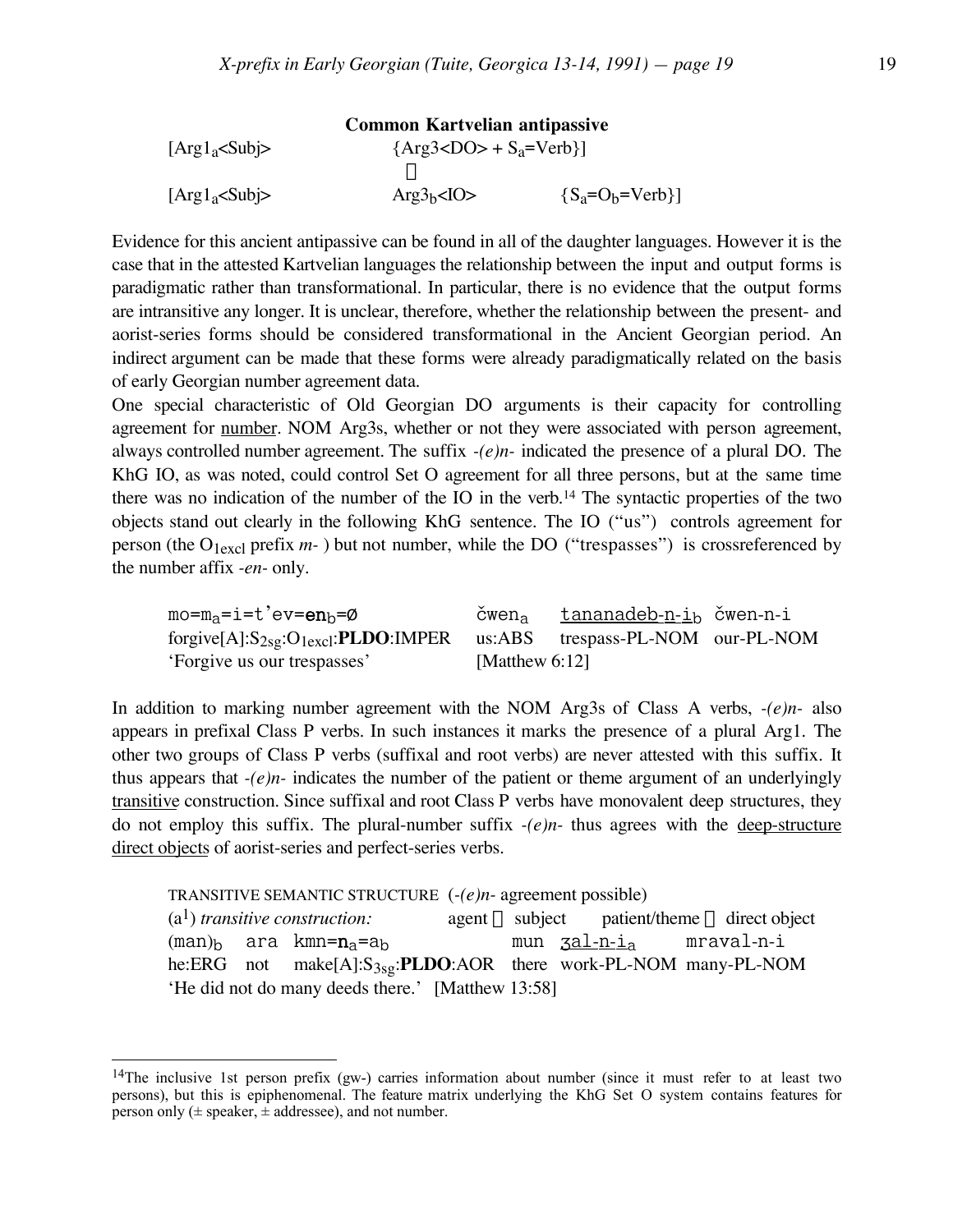$(a<sup>2</sup>)$  *passive construction:* agent  $\Rightarrow$  oblique NP patient/theme  $\Rightarrow$  subject  $(\underline{igini})_a$   $\chi = i = kmn = n_a = es_a$  vitarca mk'wdar-n-i<br>they:NOM make:PASS:[P]:S<sub>3pl</sub>:'O<sub>3</sub>':**PLDO**:AOR like dead-PL-NOM they:NOM make:PASS:[P]:S<sub>3pl</sub>:'O<sub>3</sub>':PLDO:AOR 'They were made to be like dead people' [Matthew 28:4]

INTRANSITIVE SEMANTIC STRUCTURE (no*-(e)n-* agreement) (b) "*unaccusative" construction*: patient/theme  $\Rightarrow$  subject c'ar=vid=es<sub>a</sub> mc'q'ems-n-i<sub>a</sub> igi<br>go:[P]:S<sub>3pl</sub>:AOR shepherd-PL-NOM the:N shepherd-PL-NOM the:NOM 'The shepherds left' [Luke 2:20]

It is, therefore, no coincidence that the *-(e)n-* suffix is restricted to precisely those Class P verbs which always employ the  $\chi$ - prefix in KhG. Both morphological phenomena reflect transitive semantic structures, and as we have seen, only the prefixal Class P verbs were underlyingly transitive in the early Georgian period.

The non-occurrence of *-(e)n-* agreement in present-series verbs indicates that a transformational relationship similar to that between Class A and prefixal Class P verbs no longer obtained in the case of present- and aorist-series forms of Class A verbs. The former were no longer perceived as secondary forms produced by the antipassivization of the primary (aorist-series) forms. They were already grouped in the lexicon as members of the same set of forms produced by the inflection of a verb stem for tense, aspect, mood, etc. The distribution of the *-(e)n-* suffix in Ancient Georgian was restricted, arbitrarily, to verb forms based upon the aorist-series stem. Since the present-series forms were no longer productively derived from the aorist-series stems by the addition of a suffix (series marker) and/or ablaut of the root vowel, but rather were listed alongside the aorist-series forms in the lexicon, the *-(e)n-* suffix was not extended to them.

**7. Conclusion.** I have attempted in this paper to review and systematize the data on person marking from the earliest attested period of the Georgian language. For those aspects of the distribution of the  $\chi$ - prefix which seem to have been unmotivated in the synchronic grammar of this period, it has been possible to construct hypotheses concerning the grammar of a more ancient stage of Georgian which account for the distribution. Furthermore I have made some tentative proposals concerning the nature of grammatical relations in Ancient Georgian. I will summarize the key points here:

(a). The relation between the lexically-specified arguments (Arg1, Arg2 and Arg3) and their surface realization (as subject, IO, DO or OBL) was a complex one. In addition to the shift in case and agreement properties conditioned by verb-form series (as shown in Table 2), which applied across the board to all Class A verbs, there were instances in which the surface expression of the Arg3 (direct object of a transitive verb) in the present series could shift between IO and OBL. This alternation was associated with some of the same semantic factors which have been shown to condition deviations from the canonical morphosyntactic patterns associated with transitive constructions in many different languages.

(b). The Ancient Georgian passive transformation, which produced prefixal Class P verbs from transitive Class A verbs, did not cause as thorough a redistribution of syntactic privileges as the passives found in most languages. The agent NP continued to control person agreement (Set O rather than S) and the patient NP, although promoted to grammatical subject status, controlled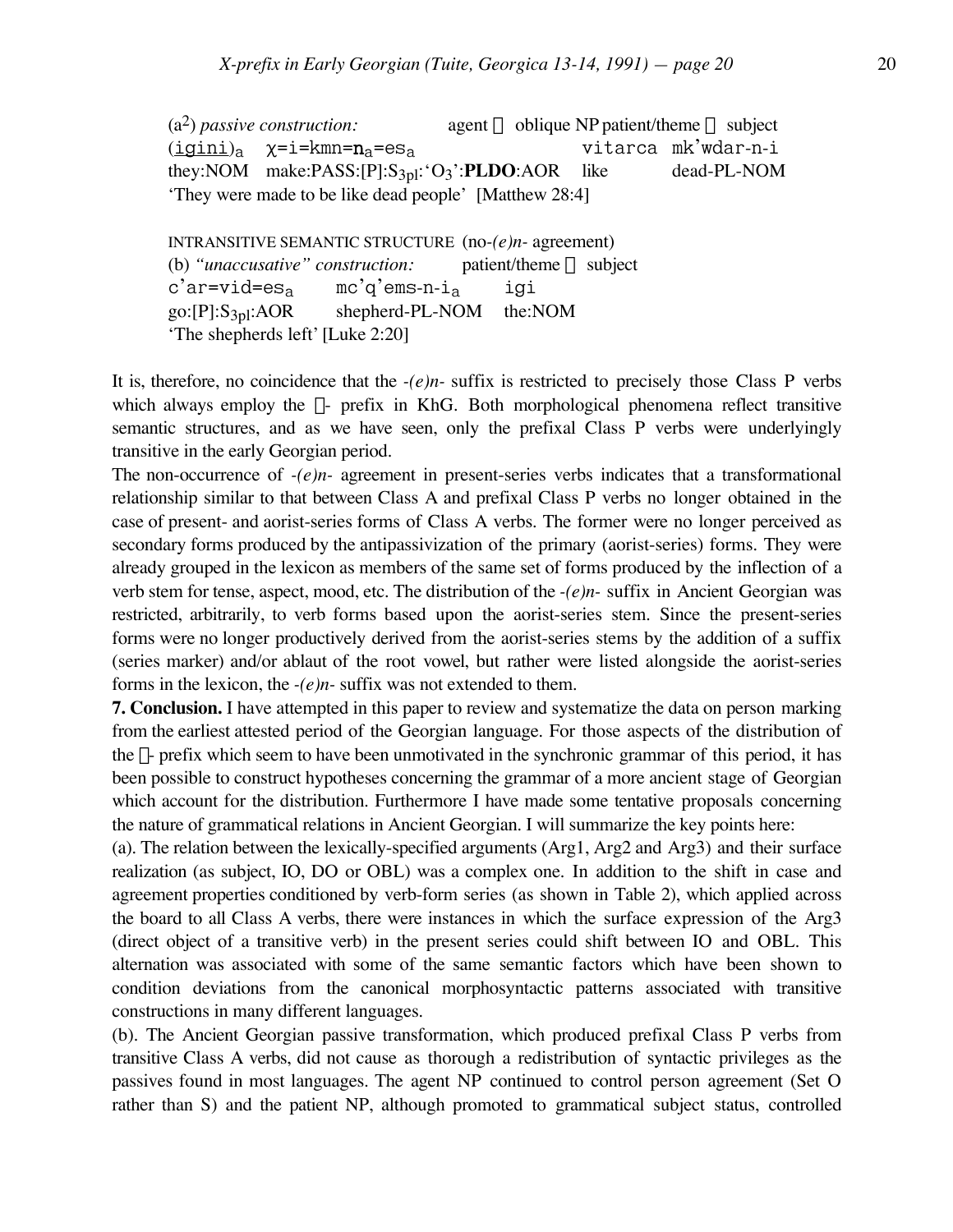suffixal number agreement in *-(e)n-* , a privilege only accorded to deep-structure direct objects. By the time of the earliest Georgian texts the relation between Class A verbs and their prefixal Class P counterparts was not always semantically transparent, and therefore lexical rather than transformational. The obligatory occurrence of a synchronically-unmotivated  $\chi$ - prefix in monovalent prefixal Class P verbs has been explained as a relic of this earlier transformation.

(c). The lack of person agreement between 3rd person NOM Arg3 and the verb has been interpreted as a formal reflection in the morphosyntax of the semantic bond between the verb stem and its local argument (usually a patient or theme). In the transitive sentence-type I consider basic for Ancient Georgian, the Arg3 and the verb composed the nucleus of the clause. Set O agreement only occurred between core arguments outside of the nucleus and the verb within. By means of three distinct transformations, the Arg3 could be "moved" out of the nucleus into a position where it could control person agreement.

An analysis such as the one proposed here could be applied to the morphosyntactic systems of other languages. The tell-tale agreement pattern would be something like this: overt person agreement with transitive subjects and perhaps indirect objects, and a gap in the person agreement paradigm for some or all local arguments (direct objects, intransitive subjects). If any of the latter fail to control overt person agreement, it will be some or all 3rd person NPs. I hope to encourage further investigation of languages with patterns similar to this, and a reopening of the question of whether the nonoccurrence of an overt agreement marker is to be interpreted as a phonologicallynull morpheme  $(\mathcal{O})$  or a true lack of agreement.

#### **Abbreviations**

*Case:* NOMinative, ABSolutive, ERGative, DATive, GENitive, INStrumental, ADVerbial. *Verb forms:*

PRESENT SERIES: PRS (present), IMP (imperfect), CNJ (conjunctive), ITER (iterative), PRS.IMPER (present-series imperative).

AORIST SERIES: AOR (aorist), FUT (optative/future), PERM (permansive), IMPER (aoristseries) imperative.

*Verb class:* [A], [P].

 $\overline{a}$ 

*Other:* PASSive, INCHoative, PLDO (plural direct object).

(\*) 'unacceptable,' ( $\ddagger$ ) 'reconstructed form,' ( $\infty$ ) 'not attested [and likely to be unacceptable]'

#### **Appendices**

Appendix 1. S<sub>2</sub> marking. It was mentioned at the beginning of this paper that in KhG the S<sub>2</sub> marker is  $\chi$ - for all verb forms except positive imperatives. In most contemporary Georgian dialects and in Svan, the positive imperative is identical to the aorist with a 2nd person subject [Topuria 1967: 167-8]. This contrasts with the situation in KhG, and also in later forms of Old Georgian, for which the two forms are distinguished by the absence or presence of the  $\chi$ - prefix [Shanidze 1920; 1953: 210-211]:15

<sup>&</sup>lt;sup>15</sup>In Old Georgian there were, in fact, two imperatives: one belonging to the present series of verb forms, and one to the aorist series [Shanidze 1976: 70, 90]. The present-series imperative is formally equivalent to the 2nd-person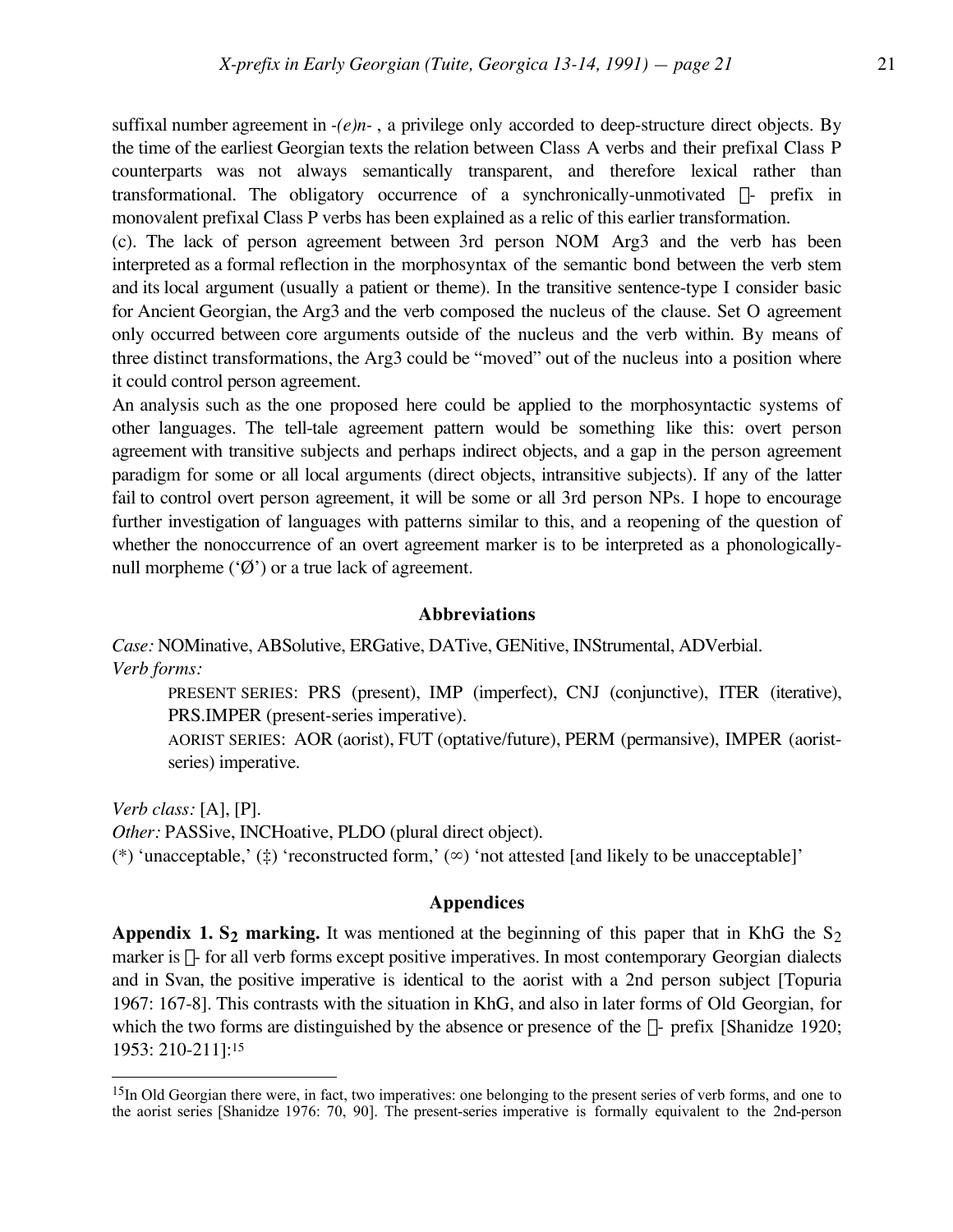| <b>KHANMETI GEORGIAN</b>       |                    | <b>MODERN GEORGIAN</b>   | <b>SVAN</b>                         |
|--------------------------------|--------------------|--------------------------|-------------------------------------|
| Aorist                         | Imperative         | Aorist/Imperative        | Aorist/Imperative                   |
| $S_{2sg}: \chi=q'av=\emptyset$ | $q'av = \emptyset$ | $q'av = \emptyset$       | ž=a=χ=æ=sq'=ø                       |
| $S_{2pl}$ : $\chi=q'av=t$      | $q'$ av=t          | g'av=t                   | $\check{3}$ =a= $\chi$ =(a)=sq'=e=d |
| 'you made it'                  | 'make it!'         | 'you made it / make it!' |                                     |

Here are two examples from the KhG gospel translations:

| Aorist:                                   |                                     | tkwen $\chi$ =q'av=t                                                       |            | igi kwab avazak'-ta.     |  |  |                                                                        |  |
|-------------------------------------------|-------------------------------------|----------------------------------------------------------------------------|------------|--------------------------|--|--|------------------------------------------------------------------------|--|
|                                           |                                     | you <sub>pl</sub> make[A]:S <sub>2pl</sub> :AOR it:NOM den:ABS thief-GENpl |            |                          |  |  |                                                                        |  |
|                                           |                                     | 'You made it a den of thieves.' [Luke 19:46]                               |            |                          |  |  |                                                                        |  |
| <i>Imperative:</i> $(\emptyset =)q'$ av=t |                                     |                                                                            | $\chi$ e-y |                          |  |  | igi k'etil da naq'op-i-ca                                              |  |
|                                           |                                     |                                                                            |            |                          |  |  | make[A]: $S_{2pl}$ :IMPER tree-NOM the:NOM good:ABS and fruit-NOM-also |  |
|                                           |                                     | misi k'etil                                                                |            |                          |  |  |                                                                        |  |
|                                           | it:GEN                              |                                                                            |            | good:ABS [Matthew 12:33] |  |  |                                                                        |  |
|                                           | 'Make the tree and its fruit good.' |                                                                            |            |                          |  |  |                                                                        |  |

Concerning imperatives, linguists have noted that they are among the briefest verbal forms in almost every language described. In particular, imperatives often lack person markers (e.g. Latin *dic* 'speak!') [Palmer 1986: 29]. The formal opposition between KhG q'av! and  $\chi$ =q'av can be thus be said to be similar to that between *make!* and *(thou) mak*=*est* . Another possibility is to draw a parallel between Georgian and languages such as Maricopa, which employ a distinct subject prefix for imperatives. Compare the forms *m-ashvark* 'you sang, you are singing,' and *k-ashvark* 'sing!' [Gordon 1986: 18-21]. The prefix *k-* is paradigmatically opposed to the 2nd person subject prefix *m-*, and to the 1st and 3rd person prefixes as well. One could similarly interpret the KhG imperatives as employing a special prefix *Ø-* which is paradigmatically opposed to the 1st, 2nd and 3rd person subject prefixes:

|                         | <b>MARICOPA</b> | <b>KHANMETI GEORGIAN</b>   |
|-------------------------|-----------------|----------------------------|
| 1st person              | ?-              | W-                         |
| 2nd person              | m-              | $X^-$                      |
| Addressee of imperative | $k-$            | $\mathcal{O}_{\mathsf{L}}$ |
| 3rd person              | Ø−              | $-s/a/n$                   |

For purposes of description the above representation is adequate, but it is undesirable from a structuralist point of view. If one wishes to use a set of features ( $\pm$  speaker,  $\pm$  addressee,  $\pm$  plural) to label the Kartvelian agreement affixes, then the inclusion of an 'addressee of imperative' prefix will create needless complication.

**Appendix 2. Other occurrences of the**  $\chi$ **- prefix.** In the preceding sections of this paper all occurrences of the  $\chi$ - prefix have been accounted for, except for a handful of cases. Sarjveladze

imperfect, except for the lack of an S2 prefix, e.g.: *£e=vidod=e=t ic'ro=sa mas b™'e=sa* 'enter at the narrow gate' [Matthew 7:13]; cp. imperfect  $\check{\mathbf{g}} = \mathbf{x} = \mathbf{v} \mathbf{i} \mathbf{d} \mathbf{o} \mathbf{d} = \mathbf{e} = \mathbf{f}$ .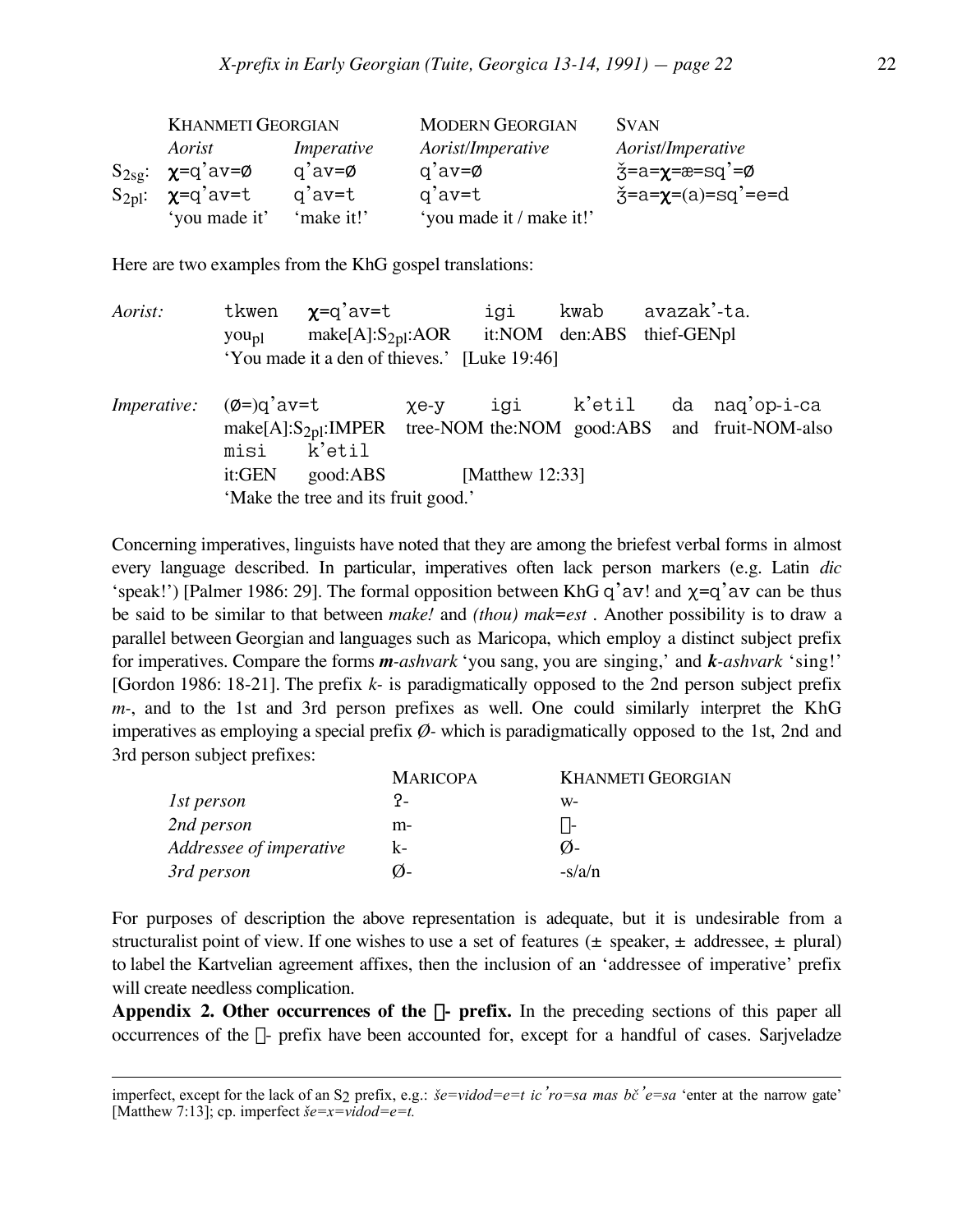[1971: 116-117] inventories a half-dozen transitive verbs which are attested with the  $\chi$ - prefix in KhG texts. The prefix, he believes, is triggered by a  $NOM$  Arg3 in these instances. Four verbs have the preradical vowel *-i-* (subjective version marker), e.g.:

vrcel ar=s gza-y romel-man mi= $\chi$ =i=q'wan=i=s wide be[P]:S<sub>3sg</sub>:PRS road-NOM which-ERG take[A]:S<sub>3sg</sub>:'O<sub>3</sub>':PERM c'ar=sa=c'q'med=el-ad to.be.destroyed-ADV 'Wide is the road that leads to destruction.'[Matthew 7:13]

p'irvel-ad ara  $\chi$ =i=ban=a vidre sadiloba-mde first-AD not wash[A]:S3sg:**'O3'**:AOR before dining-until 'He did not wash himself before dining.' [Luke 11:38]

Other examples are  $ay=y=i=p'q'r=a$  '<he:ERG> lifted <it:NOM> up,' and  $mi=y=i=y=0$ '<he:ERG> received <it:NOM>,' both from the KhG *mravaltavi* (collection of Patristic writings) [Molitor 1956: 70, 86].

There is also a small group of intransitive Class A medioactive verbs which appear with the  $\chi$ prefix [Sarjveladze 1971: 121]. All of them have the preradical vowel  $-i$ -:  $\chi = i = \chi a r = eb = n$  'he rejoices'  $[S_{3sg}: PRES.ITER]$ ;  $\chi=i=maxv=en$  'they are fasting'  $[S_{3pl}:PRES]$ ;  $\chi$ =i=sadiln=es 'they had dinner' [S<sub>3pl</sub>:AOR], e.g:

raysa-twis moc'ape-n-i iohane-ys-n-i da parisevel-n-i what:GEN-for disciple-PL-NOM John-GEN-PL-NOM and Pharisee-PL-NOM  $\chi$ =i=marχv=en da moc'ape-n-i šen-n-i ara fast[A]:S3pl:'O3':PRES and disciple-PL-NOM your-PL-NOM not X=i=marXv=en? fast[A]: $S_{3pl}$ :' $O_3$ ':PRES 'Why is it that John's disciples and the Pharisees fast, but your disciples do not fast?' [Mark 2:18]

There are two observations to be made about these verbs. First, for most of them the presence of the  $\chi$ - prefix does not appear to be systematic. The form  $\chi$ =i=sadiln=es occurs in one of the most ancient KhG palimpsests; in another early manuscript we find  $v=i=sadi ln=e=t$  'we had dinner,' without the prefix. Likewise the forms  $m = i = q'$  wan= $i = s$ ,  $m = i = y = 0$ ,  $da = i = ban = e$  $[S_{2sg}:\text{IMPER}]$ ,  $i = \chi$ ar=eb=d=a  $[S_{3sg}:\text{IMP}]$  are attested in the KhG corpus. The second point is that almost all of these exceptions have the preradical vowel*-i-* . After the original motivation of the Set O prefix with *i* -prefixed Class P verbs had been lost (still in the Ancient Georgian period), the  $\chi$ - prefix had become an obligatory concomitant of these verbs. Some speakers may have perceived (at an unconscious level, of course) that almost all of the verbs employing the prefix combination  $\chi$ i- were intransitive, and made a slight reanalysis of the conditions for its appearance. They then extended the  $\chi$ - prefix to other intransitive verbs with the preradical vowel-i-  $\chi$ . (Note that all of the medioactive verbs in Sarjveladze's list are intransitive, and that the Arg3 of  $mi=i=q'wan=i=s$  in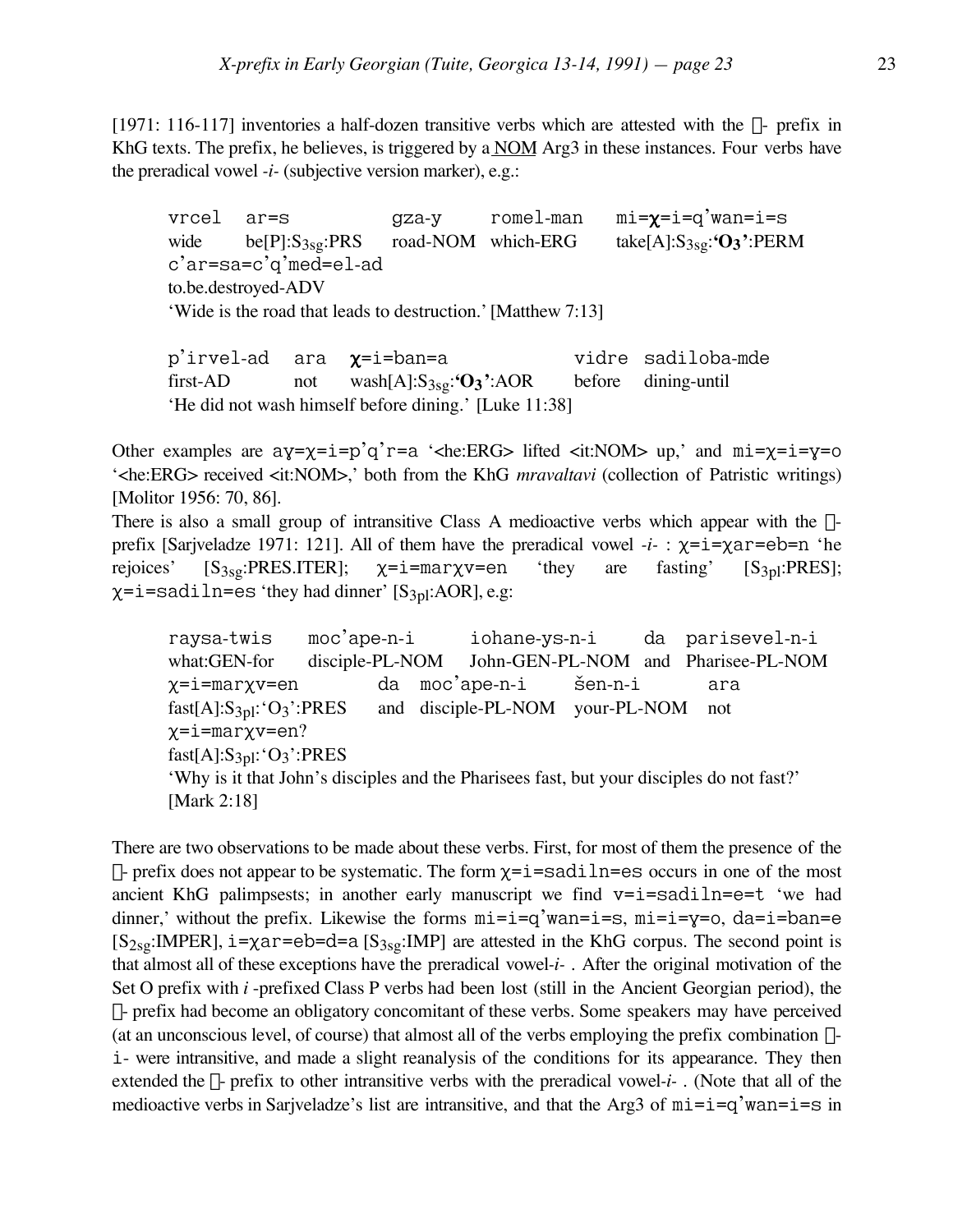the passage quoted above has only generic reference, and does not surface as an overt NP. The presence of the prefix in clearly transitive verbs such as  $m\text{i}=\chi\text{i}=\chi=0$  would appear to be a nonsystematic overextension).

#### **BIBLIOGRAPHY**

- Aronson, Howard. 1979. Towards a typology of transitivity: the strange case of the Georgian subject. *CLS parasession on the elements,* pp. 297-306. Chicago Linguistics Society.
- Aronson, Howard. 1984. Homonymy in the Georgian verbal system. *Folia Slavica* **7**: 21-37.
- Boeder, W. 1979. Ergative syntax and morphology in language change: the South Caucasian languages. In F. Plank (ed.) *Ergativity: towards a theory of grammatical relations,* pp.435- 480. Orlando: Academic Press.
- Danelia, Korneli. 1975. უცხო ენათა გავლენის კვალი ძველი ქართული წერლობითი das and above also as interested in the influence of foreign languages on the language of Old Georgian documents.] Macne 4: 79-90.
- Dressler, W. 1968. Studien zur verbalen Pluralität. *Sitzungsberichte der philosophisch-historischen Classe der Österreichischen Akademie der Wissenschaften* **259**, Abh 1.
- Foley, W. & Van Valin, R. 1984. Functional syntax and universal grammar*.* New York: Cambridge Univ Press.
- Frajzyngier, Z. 1985.Ergativity, number and agreement. *Berkeley Linguistics Society* **11**: 96-106.
- Gamqrelidze, Tamaz. 1979. babol domosboods we aswaboods. [The morphological and syntactic valence of the verb.] *Saenatmecniero krebuli*. (German transl.: *Georgica* **4**: 65-70.)
- Gordon, Lynn. 1986. Maricopa morphology and syntax. *University of California Publications in Linguistics* **108**.
- Gudjedjiani, Chato and Palmaitis, Letas. 1985. Svan-English dictionary. Delmar, NY: Caravan Books.
- Harris, Alice. 1981. *Georgian syntax: a study in relational grammar.* New York: Cambridge University Press.
- Harris, Alice. 1985.*Diachronic syntax: the Kartvelian case (Syntax and semantics 18).* New York: Academic Press.
- Holisky, Dee Ann. 1981. *Aspect and Georgian medial verbs.* Delmar, NY: Caravan Press.
- Hopper, Paul and Thompson, Sandra. 1980. Transitivity in grammar and discourse. *Language* **56**: 251-299.
- Imnaishvili, Ivane. 1957. სახელთა ბრუნება და ბრუნეათა ფუნქციები ძველ ქართულში. [Nominal declension and case function in Old Georgian.] *Dzveli Kartuli enis katedris shromebi* **4**.
- Imnaishvili, Ivane. 1968. ვნებითი გვარის ზმნათა თავისებურებანი ძველ ქართულში. [Characteristics of passive verbs in Old Georgian.] *Dzveli Kartuli enis katedris shromebi* **11**: 27-54.
- Kajaia, Lamara (ed.). 1984. bs6მეტი ტექსტები, 1: bs6მეტი ოთხთავი. [Khanmeti texts, 1: the Khanmeti gospels.] Tbilisi: Mecniereba.
- Kawtaradse, Iwane. 1975. Der Entwicklungsweg der georgischen Literatursprache. *Wissenschaftliche Zeitung der Fr. Schiller Universität Jena (Gesell. u. Sprachw. Reihe)* **XXIV**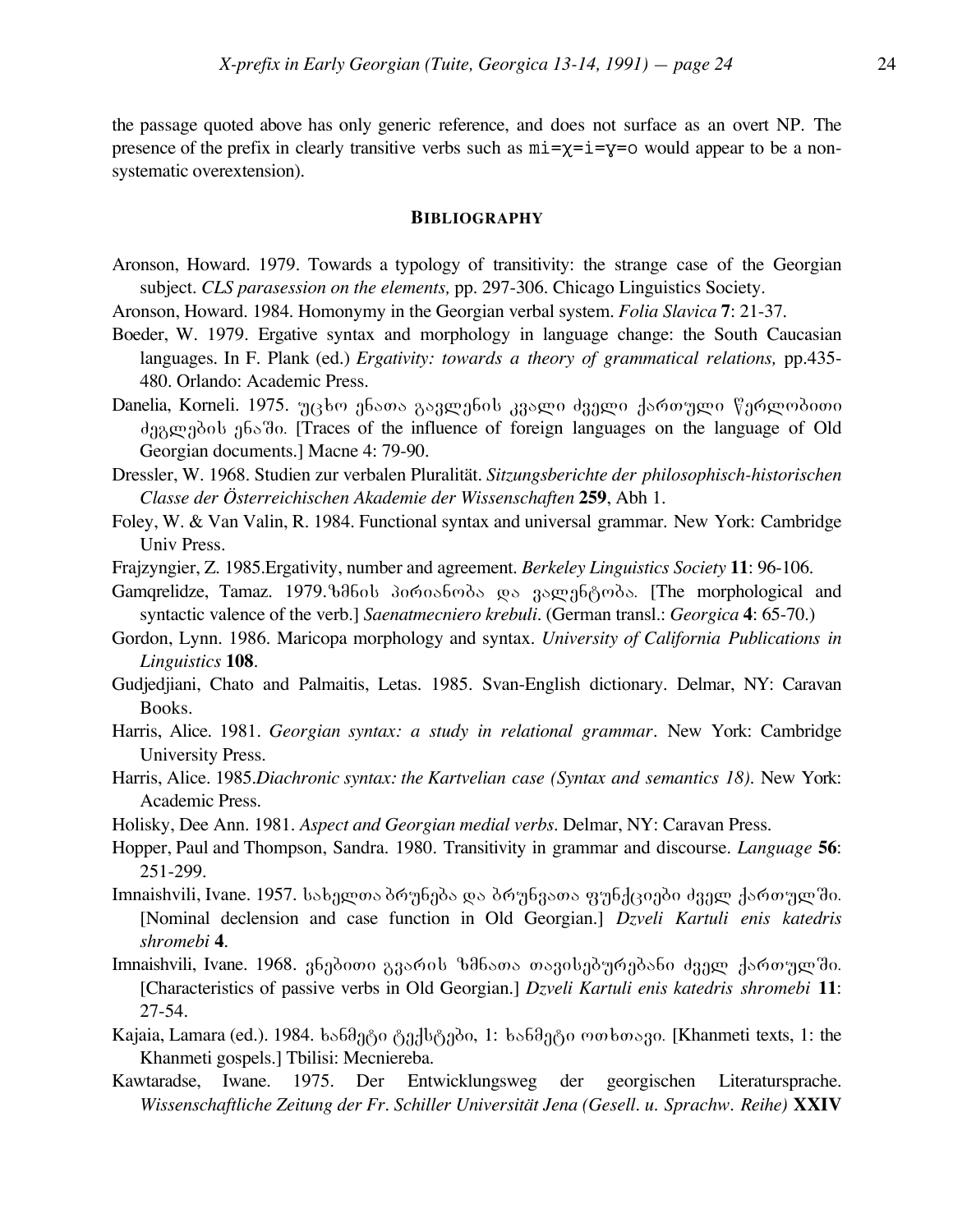5/6: 573-582.

- Keyser, S. J. & Roeper, T. 1984. On the middle and ergative constructions in English. *Linguistic Inquiry* **15**: 381-416.
- Klimov, G. A. 1964. *Ètimologicheskij slovar' kartvel'skix jazykov.* Moscow: Nauka.
- Lawler, John. 1977. **A** agrees with **B** in Achenese: a problem for relational grammar. In P. Cole & J. Sadock (eds.) *Grammatical relations (Syntax and semantics 8),* pp. 219-248. New York: Academic Press.
- Machavariani, Givi. 1974. ასპექტის კატეგორია ქართველურ ენებში. [The category of aspect in the Kartvelian languages.] *Kartvelur enata strukturis sakitxebi* **IV**: 118-141.
- Mithun, Marianne. 1984. The evolution of noun incorporation. *Language* **60**. 847-894.
- Mithun, Marianne. 1988. Lexical categories and the evolution of number marking. In M. Hammond & M. Noonan (eds.) *Theoretical morphology: approaches in modern linguistics,* pp. 211-234. New York: Academic Press.
- Molitor, Joseph (ed.). 1956. Monumenta Iberica antiquiora: Textus chanmeti et haemeti ex inscriptionibus, Bibliis et patribus. *Corpus Scriptorum Christianorum Orientalium* **166** subsidia 10.
- Oniani, A. 1978. კარტველურ ენათა ისტორიული მორფოლოგიის საკითხები [Issues in Georgian historical morphology.] Tbilisi: Mecniereba.
- Palmer, F. R. 1986. Mood and modality. London: Cambridge University Press.
- Pxakadze, D. 1984. 1 თურმეობითის ფუნქციები ქართულ ში. [The functions of the present perfect in Georgian.] Tbilisi: Tbilisi University Press.
- Sarjveladze, Zurab. 1971. bs6მეტ და პაემეტ ტექსტებში დადასტურებულ ზმნის პირიან პორმათა საძიებლები. [A tabulation of the finite verb forms attested in the Khanmeti and Haemeti texts.] Tbilisi: Mecniereba.
- Schmidt, Karl Horst. 1957. Eine südkaukasische Aktionsart? *Münchner Studien zur Sprachwissenschaft* **10**. 9-24.
- Schmidt, Karl Horst. 1984. On aspect and tense in Old Georgian. *Folia Slavica* **7**: 290-302.
- Shanidze, Akaki. 1920. სუბიექტური პრეფიქსი მეორე პირისა და ობიექტური პრეფიქსი მესამე პირისა ქართულ ზმნებში. [The 2nd person subject prefix and the 3rd person object prefix in Georgian verbs.] Reprinted in Shanidze 1957: 49-263.
- Shanidze, Akaki. 1923. უძველესი ქართული ტექსტების აღმოჩენის გამო. [Concerning the discovery of the most ancient Georgian texts.] Reprinted in Shanidze 1957: 282-296.
- Shanidze, Akaki. 1953.  $\frac{1}{4}$ ართული გრამატიკის საფუძვლები, 1: მორფოლოგია. [Fundamentals of Georgian grammar, 1: Morphology.] Tbilisi: Tbilisi University Press.
- Shanidze, Akaki. 1957. dang mengkol bang tengkan dan pasamatan dan istoria dan 1. [Questions of the structure and history of the Georgian language, 1.] Tbilisi: Tbilisi University Press.
- Shanidze, Akaki. 1976. ძველი ქართული ენის გრამატიკა. [Grammar of the Old Georgian language.] Tbilisi: Tbilisi University Press.
- Sharadzenidze, Tinatin. 1954. losba mos dosas modomo oogsbaol foodoado lasbao do  $\delta$ ალსზემოური კილოს მიხედვით [Formation of the plural number of the noun in the Upper Bal dialect of Svan]. *Ibero-Caucasian Linguistics* **6**: 189-203.
- Talmy, Leonard. 1985. Lexicalization patterns: semantic structures in lexical form. In T. Shopen